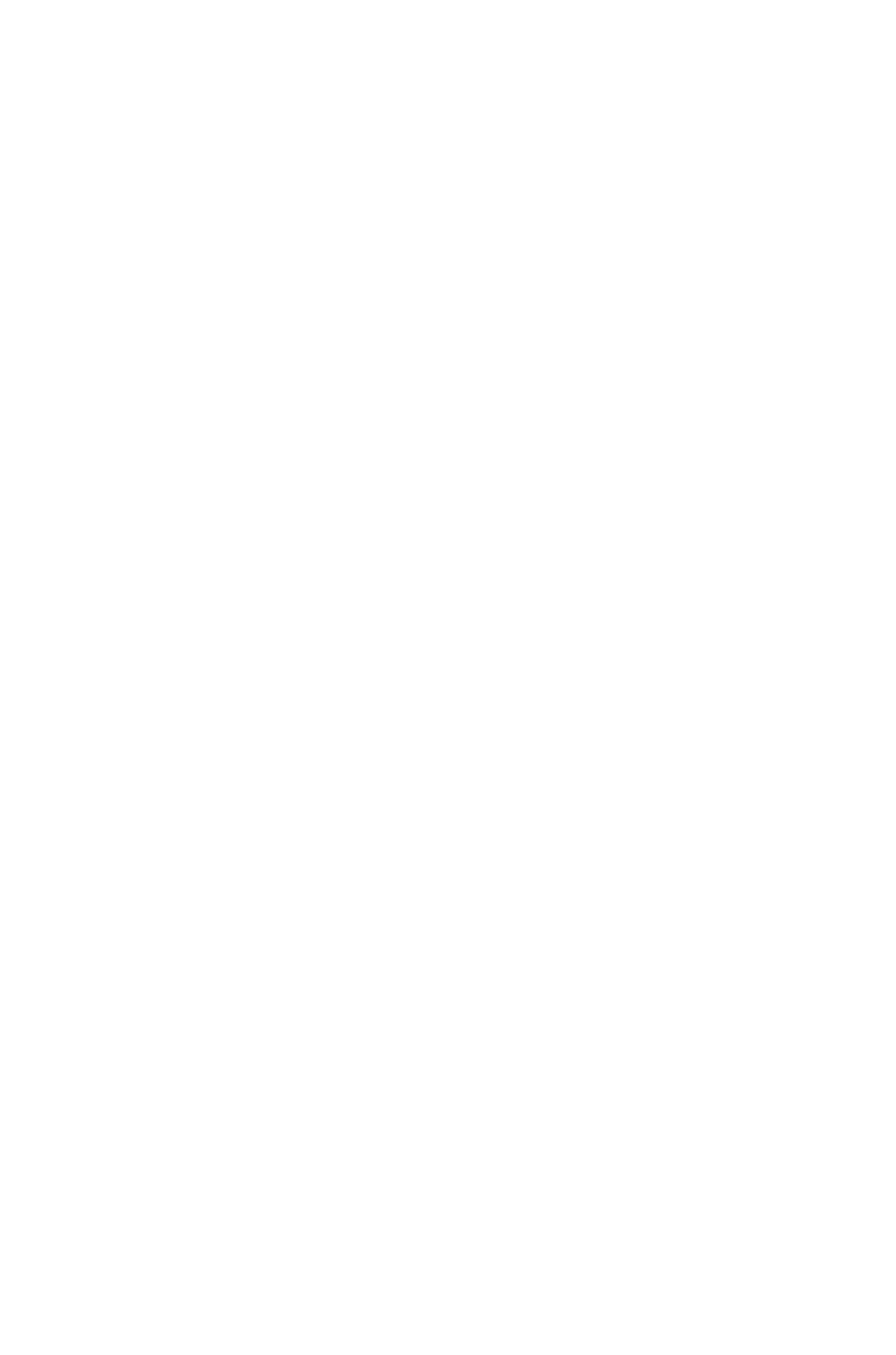# Should Ecological Citizenship Advocates Praise the Green State?

# CARME MELO-ESCRIHUELA

*Graduate School of International and Area Studies Hankuk University of Foreign Studies 107 Imun-ro, 130-791 Seoul, South Korea Email: [carme.melo@uv.es](mailto:carme.melo@uv.es)*

# ABSTRACT

This article focuses on the relationship between ecological citizenship and the green state and asks whether it is a productive one. First, I examine the political system of an ideal ecological state to assess how it could encourage ecological citizenship. Then, I turn my attention to how eco-states might emerge and be sustained, and the obstacles they may encounter. I show that the green state has a strong potential to develop ecological citizenship, albeit with a rather narrow focus on its deliberative dimension. However, my main point is that this potential may not be fully realised because the green state is grounded on a postliberal ecological democracy and an ecologically modernised economy. Since the green state cannot avoid the problems arising from the nexus between liberal democracy and capitalism, I claim that it is not the most appropriate locus for the cultivation of ecological citizenship.

# **KEYWORDS**

Ecological citizenship, green state, ecological democracy, liberalism, capitalism

# THE STATE AND CITIZENSHIP IN GREEN POLITICAL THEORY: A BRIEF HISTORY

The idea of an environmental account of citizenship emerged within the policy discourse before it entered the academic field of green political theory (Bell, 2005). In fact the term 'environmental citizenship' was first used in 1990 by a state body, Environment Canada (Szerszynski, 2006). The literature on ecological citizenship often presumes that states are, to a certain extent, responsible

*Environmental Values* **24** (2015): 321–344. © 2015 The White Horse Press. doi: 10.3197/096327115X14273714154539 Submitted 11 February 2014; accepted 3 July 2014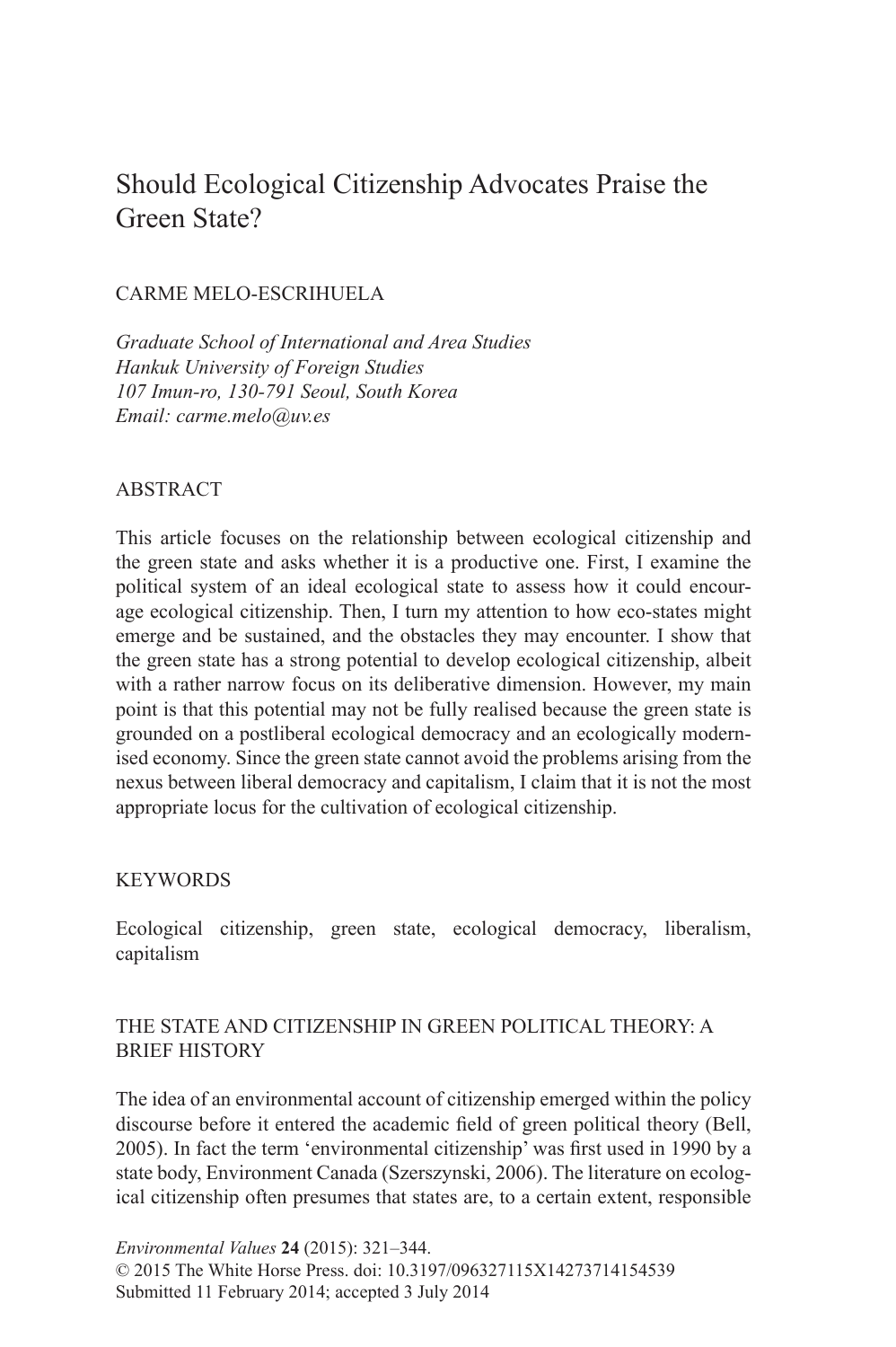for creating the conditions and implementing the mechanisms for its practice (MacGregor and Pardoe, 2005; Dobson and Valencia Sáiz, 2005). Partly because most theorists of green citizenship live in liberal democratic states, partly because it is thought that any transformation of the political order will emerge from existing institutions, attempts have been made to demonstrate that current neoliberal states can and should encourage more sustainable forms of citizenship. There is a tendency to argue that states' resources and steering capacity can be used to promote green behaviours as a route to increasing ecological citizenship, for instance, using tools like legal and monetary incentives (Connelly, 2006; Barry, 2006), substantive and procedural rights (Bell, 2005; Hailwood, 2005) or school education (Barry, 2006; Hailwood, 2005; Dobson, 2003).

Despite the potential that state bodies have for the promotion of green views of citizenship, actually existing states are still far from endorsing a politics of environmental protection. State organisations are implicated in different ways in the process of ecological destruction. Political centralisation, bureaucracy, poverty, militarisation and the pursuit of economic growth all have devastating consequences for the natural world. This scenario makes it difficult for citizens to assume responsibility for their environments and constitutes an obstacle to ecological citizenship.

In the face of this, it has been argued that the promotion of ecological citizenship should be approached together with the ecological transformation of the state (Barry, 2006, 1999; Eckersley, 2004; Christoff, 2005, 1996). This position is consistent with the evolution in attitudes towards the state that has taken place within green political theory over the past twenty years. Although greens long held a conception of the state as being inherently authoritarian and responsible for the unsustainable socio-political reality, today there is wide consensus that rejecting the state would limit the options available in the quest for the environment (Paterson et al., 2006; Barry and Eckersley, 2005b; Eckersley, 2004; Hailwood, 2004; Barry, 1999). As a consequence, anti-statist ideas have been diluted within less radical approaches and gradually replaced by a growing concern for the concept of the green state.<sup>1</sup>

The statist turn has had some implications for ecological citizenship and its promotion. Sherilyn MacGregor notes that it is within the anarchist and anti-authoritarian traditions of green political thought that one finds 'the longest-standing approaches to green citizenship, which favour political decentralisation and direct face-to-face democracy at the local or community level' (2006a: 86). This view is exemplified by Murray Bookchin (1982, 1980) who, opposing the state, defends a citizen politics based on a direct democracy in self-managed, co-operative communities.

<sup>1.</sup> Alan Carter's ecological anarchism (2010, 1999) and bioregional thought (Evanoff, 2011; Carr, 2004; Thayer, 2003) are exceptions to this trend.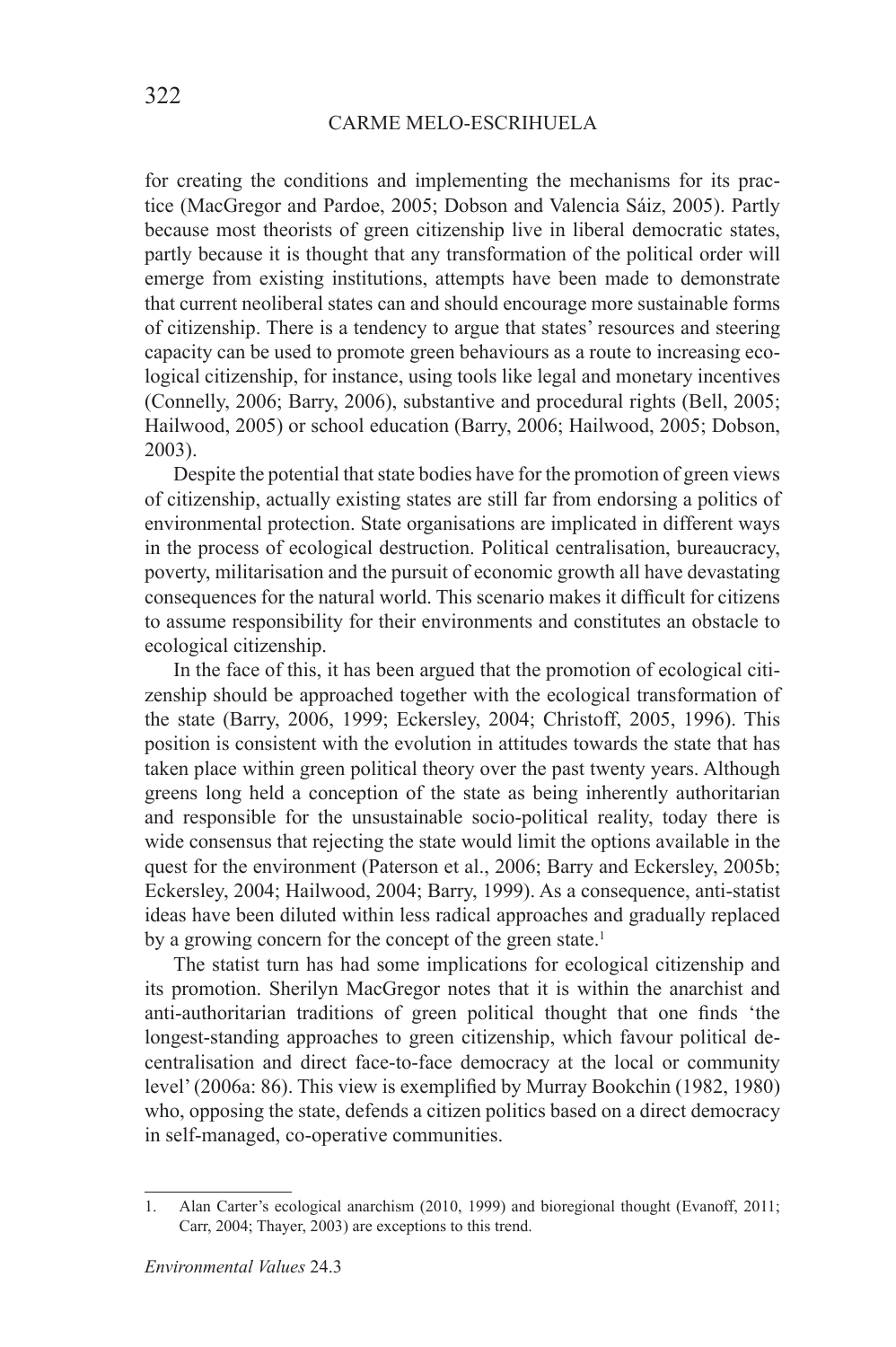From the 1990s and throughout the 2000s, green writings on citizenship give more importance to the issue of institutionalisation. Attention has shifted towards the formal rights of the ecological citizen and the mechanisms for citizen participation in environmental deliberation and policy-making processes. In this picture, ecological citizenship is specifically tied to the reform of the state along green lines. The early writings of John Barry (1999) and Peter Christoff (1996) serve well to illustrate the transition towards a trend that has its most clear expression in the work of Robyn Eckersley (2004).

The notion of the ecological state is grounded on new values, functions, decision rules and forms of participation and representation. Ecological citizenship would be one of its core institutions. Just as a liberal state promotes liberal citizenship, green theorists of the state contend that an eco-state would use its resources to encourage ecological citizenship as one of the essential components of the sustainable society (Barry, 2006, 1999; Eckersley, 2004; Christoff, 1996). From this angle, the underlying assumption is that ecological citizens need ecological states.

Yet, at the same time, ecological citizens are regarded as the main actors in the process of greening state institutions. For environmental statists, progress towards ecological states requires the active involvement of green movements and ecological citizens acting together to trigger changes within state institutions, societies and the economy (Barry, 2006; Eckersley, 2004; Dryzek et al., 2003; Hunold and Dryzek, 2005). Political innovation in the history of Western modern states begins with social movements and the fact that they could attach their respective defining interests to an incipient state imperative<sup>2</sup>. If environmental values were to be linked with both legitimation and economic imperatives, a green state with an environmental conservation imperative could be established. These ideas emphasize ecological citizens and groups as being the architects of the reforms that will culminate in green states. According to environmental state theorists and some ecological citizenship commentators, it appears then that ecological citizenship is both a precondition for the rise of green states and a key element to sustain them.

The above arguments illustrate a common position within green political theory: that there is a mutually reinforcing relationship between the consolidation of green states and the articulation of ecological citizenship. Too often some environmental thinkers assume that an eco-state will implement the conditions needed to strengthen ecological citizenship (which, in turn, will help maintain the green state itself). This stance is premised on two ideas: first, that a more participatory and reflexive model of democracy, deliberative democracy,

<sup>2.</sup> State imperatives are 'the functions that governmental structures have to carry out to ensure their own longevity and stability' (Dryzek et al., 2003: 12). They exist independently of public officials' will and override their preferences in case of conflict. These imperatives are five: domestic order, survival, revenue, economy and legitimation. See also Dryzek (2000: 83).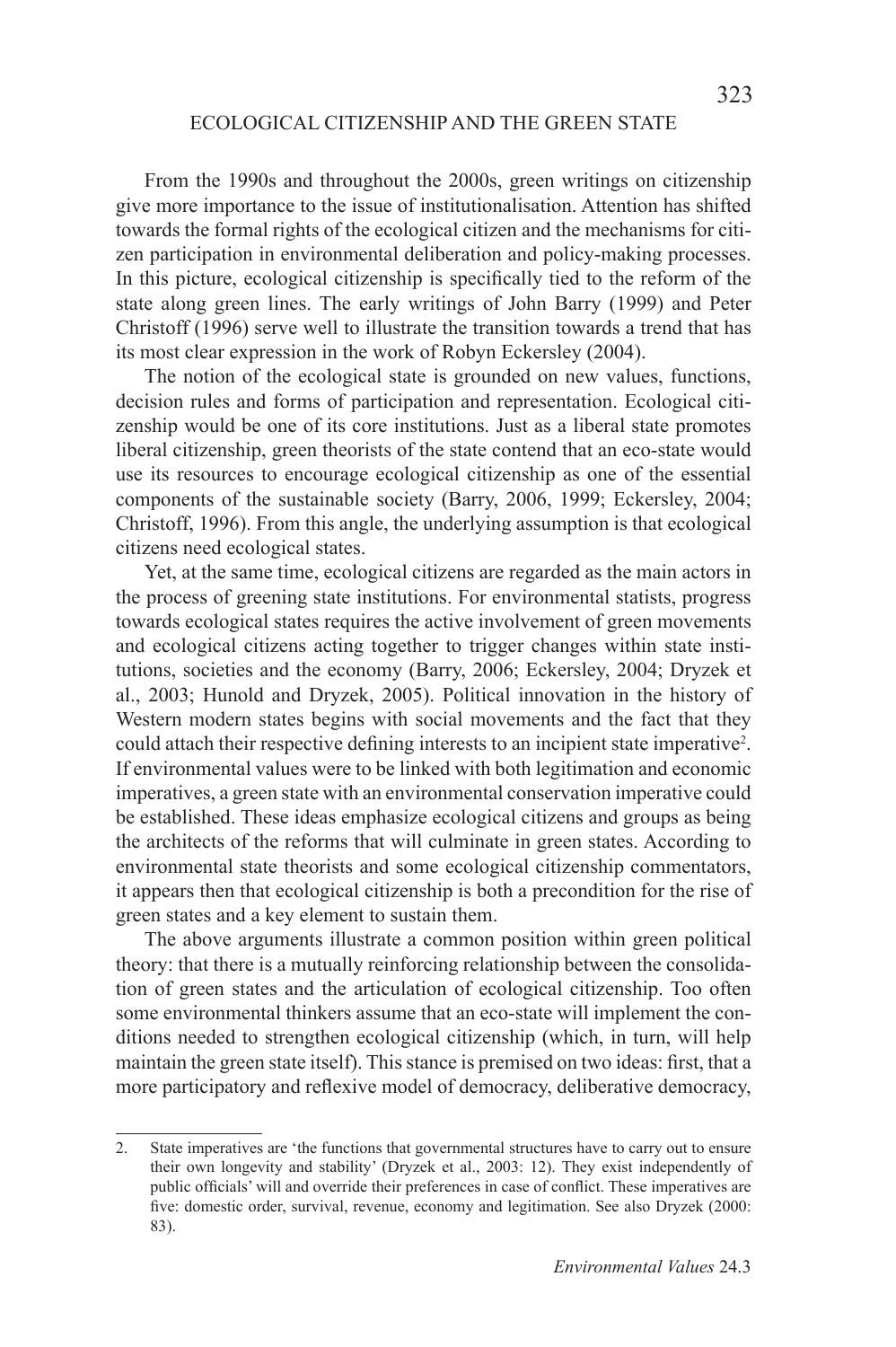will lead to sustainable outcomes, among them an environmentally enlightened citizenry; second, that ecological modernisation will tame capitalism and, with this, some obstacles to ecological citizenship will be removed. The present contribution challenges this theoretical position (and the two premises it rests upon) not only because it constitutes circular reasoning but mainly because it is a form of wishful thinking. My purpose is to suggest instead that ecological citizenship and the green state do not need each other and, what is more, that a green state may be detrimental for the practice of ecological citizenship. With this, I also intend to question a trend in green political theory which views the state as a solution and no longer as a problem, and therefore as a privileged actor in environmental politics. I find this to be a very optimistic perspective, a pragmatic posture, grounded on the premise that states are the 'basic building blocks of the global order' (Opello and Rosow, 2004: 2).<sup>3</sup> Yet this paper does not delve into the reasons explaining the pragmatist-statist turn in green politics, nor does it seek to reject or counteract those arguments. Rather, my intention is to confront the assumptions that a green state will be more conducive to ecological citizenship and that it is possible to reform the state along green lines within a capitalist economy. The critique of capitalism connects the two aspects of my argumentation, since my position is informed by the view that both ecological citizenship and environmental politics require opposition to capitalist relations.

The article proceeds as follows: First, I examine the concept of an ideal ecological state in view of assessing the ways in which it could encourage ecological citizenship. I argue that theorists have typically had a narrow focus on deliberative democracy and the political arena conceived in strict or traditional terms, and suggest that a broader perspective is needed. Second, I pay attention to how eco-states are going to emerge and be sustained and the obstacles they may encounter. This theoretical analysis helps me to question the view that a green state informed by ecological modernisation will be able to create the adequate conditions for the promotion of ecological citizenship, as some scholars assume too easily.

# CONCEPTIONS OF THE GREEN STATE AND ECOLOGICAL CITIZENSHIP

As Frank Fischer notes, 'democratic participation has been a central theme in discussions of the ecological state from the outset of the environmental movement' (2013: 2). Work by a number of scholars has extended this view (Barry, 2006, 1999; Christoff, 2005, 1996; Dryzek et al., 2003; Eckersley, 2004; Barry and Eckersley, 2005b). It is based on the estimation that a green state will

<sup>3.</sup> This point of view is expressed, among others, by Hurrell (2006: 180), Meadowcroft (2005a: 493), Barry and Eckersley (2005a: x; 2005c: 255–256) and Eckersley (2005: 159; 2004: 5).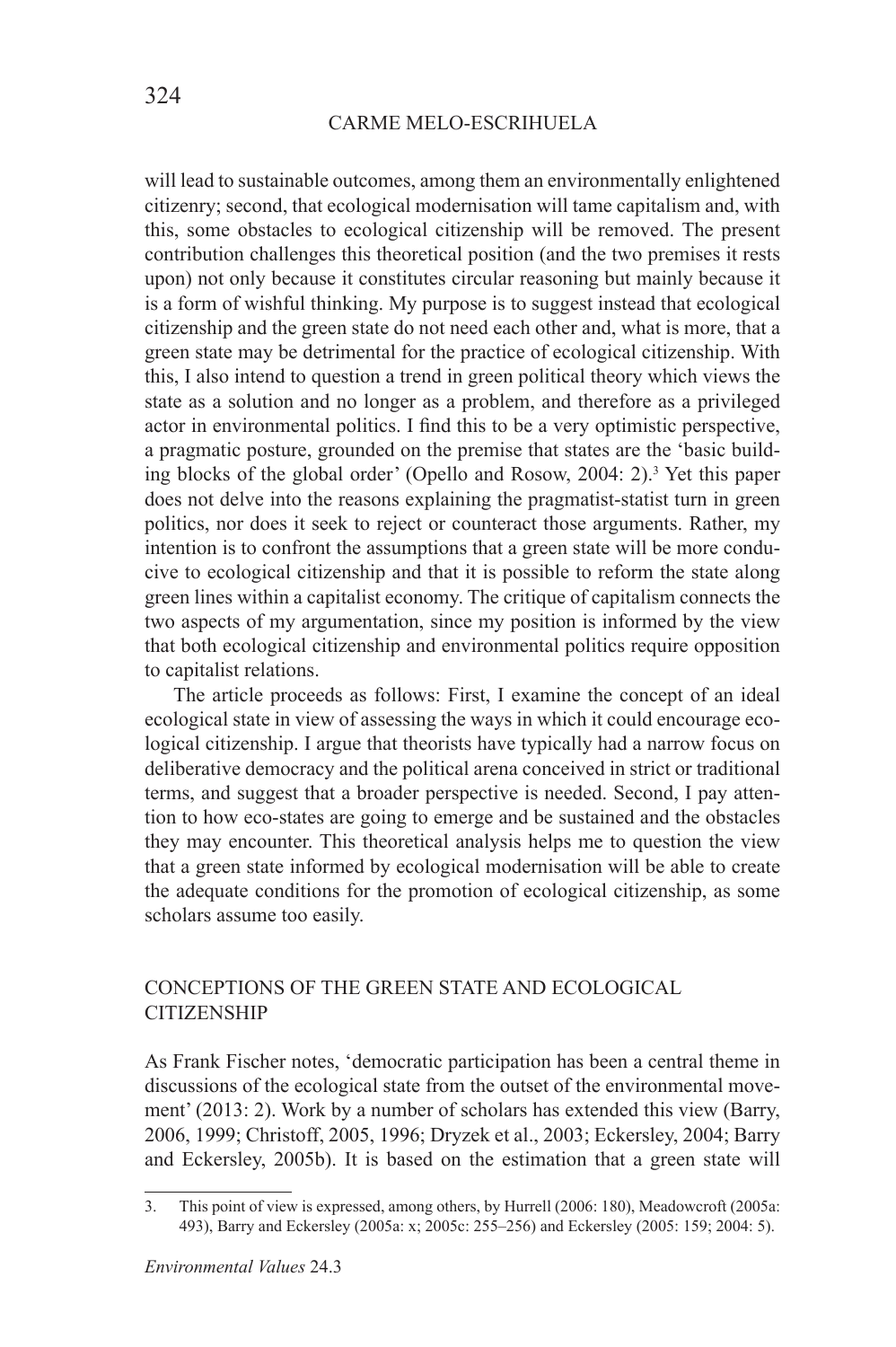steer society towards environmental sustainability and enhance participatory democratic processes (often of a deliberative kind) that will shape (ecological) citizenship transformation. Environmental democracy and citizenship commitment to the formulation and delivery of public policy appear as an alternative to technocratic policy-making (Fischer, 2013; 2009; 2000; Skelcher, 2010). The idea of a green state is built upon this premise.

In order to challenge the relationship between the green state and ecological citizenship, I focus on what constitutes, in my view, the clearest expression of this approach: Robyn Eckersley's environmental theory of the state (2004). Drawing on Eckersley's work, I seek to question the very notion of the ecostate and its role in the promotion of ecological citizenship. Before embarking on this task, I offer a summary of the essential aspects of Eckersley's conception, as this will inform my analysis in the rest of the article. Although it is a comprehensive theory which covers a wide range of topics, I will present an oversimplified account that focuses only on those elements that I find most relevant to my own purposes.

The green state is, first and foremost, a democratic and constitutional state. It is governed by a 'green constitution' that instantiates an 'ecological democracy' and grants a series of environmental substantive and procedural rights to citizens. Second, the green state is a transnational body that has developed its sovereignty and identity beyond its own borders and assumes responsibility for citizens of other states whenever there are common, transboundary ecological problems. Third, it is not a neutral organisation but an 'ethical and democratically responsible state' (Eckersley, 2004: 12), informed by 'ecologically responsible statehood' (Eckersley, 2004: 228). Fourth, the green state assumes a new rationale and new competences to achieve communicative, social and environmental justice.

The main objective and one of the key functions of the green state is the articulation of an ecological democracy that renders the implementation of ecological citizenship possible. Ecological democracy is conceived as a deliberative democracy with a distinctively normative and ecological content – which results from the incorporation of environmental justice within communicative justice. Consequently, it has an expanded community of justice defined as the 'affected community' or 'community at risk'. What gives rise to the political and moral community of citizens is a 'common ecological embeddedness' and the 'common capacity to suffer serious ecological or biological harm' (Eckersley, 2004: 196).

Two central features define the promotion of ecological citizenship within the green state: it is a constitutional mandate, and it is accomplished through deliberative innovations. The decisive challenge for a green state seeking to implement an ecological democracy is to find the right mechanisms to enable ecological citizenship both within and beyond its borders, and to give expression to the cosmopolitan principle of affected interests. This principle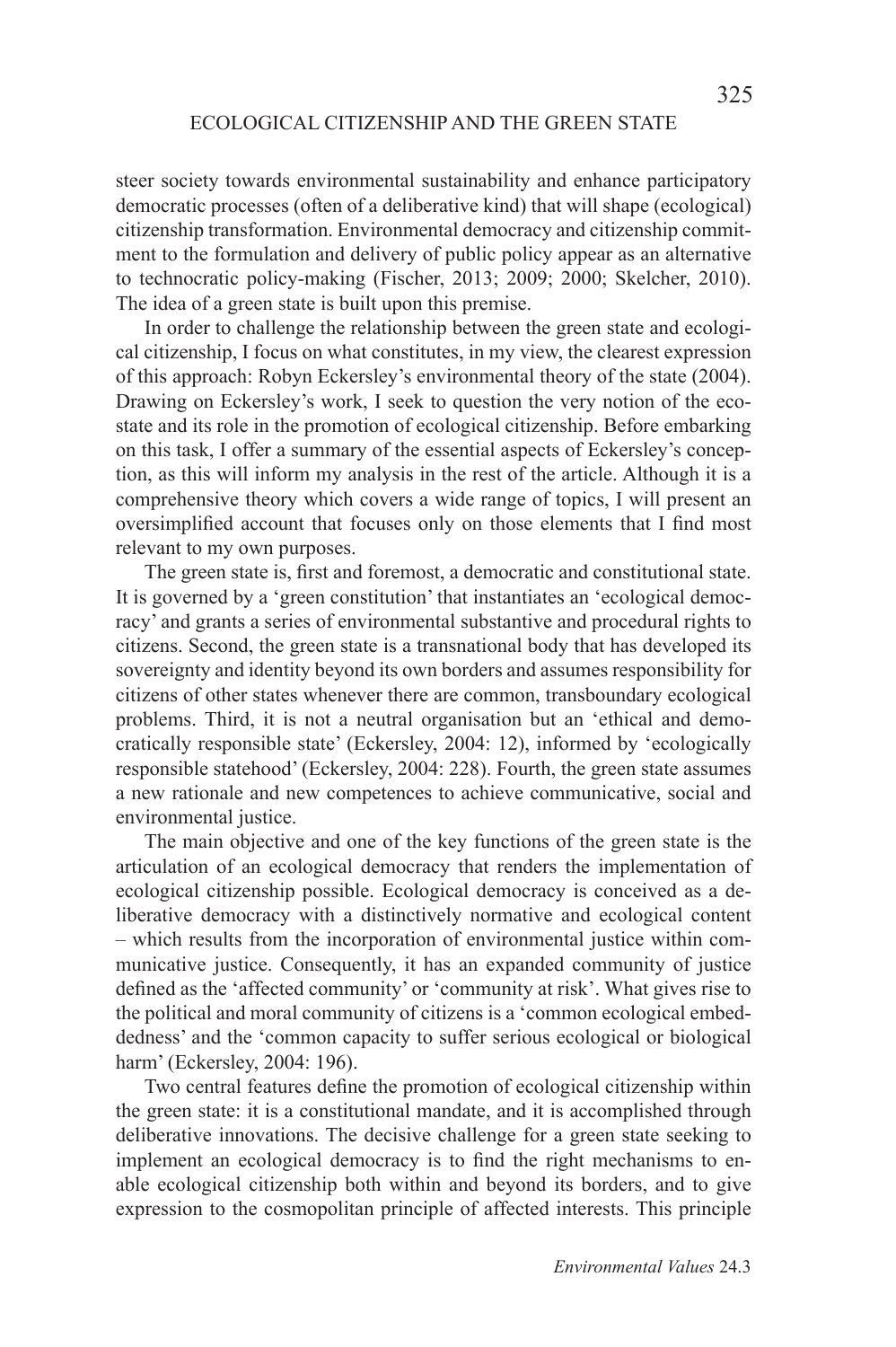encourages ecological citizenship obligations: when engaging in democratic debate, citizens should incorporate the interests and possible objections of those absent but affected by the risk or question being debated (that is, citizens of other states, future generations and non-human animals).

Particular procedures for institutionalising ecological democracy and promoting ecological citizenship include unilateral initiatives complemented by multilateral cooperative agreements between states. Examples of unilateral mechanisms are tribunes for non-citizens, where members of the local or national community are responsible for speaking in the name of non-citizens, and assemblies where actors from environmental groups would be responsible for the proxy representation of non-humans and future generations. Together with these institutional designs, the green state incorporates other deliberative instruments like statutory policy advisory committees, citizens' juries, consensus conferences and public environmental enquiries, in line with participatory experiments implemented worldwide to bring citizens' concerns into policymaking (Fishkin, 2009; Gastil and Levine, 2005). Ecological democracy would also employ transnational mechanisms such as multilateral agreements between states which create transboundary rights and duties of ecological citizenship, deliberative forums with representatives of all the affected communities and cross-border referenda.

Now, how is this ideal state form going to flourish? The green state is developed from an immanent critique of social and political life. The main obstacles hindering the rise of green states at present are identified as liberal democracy, economic globalisation and the anarchic international system of states. Green states will, according to Eckersley, emerge from practices conceived to reduce the negative effects of those structural features of modern states that have long acted as obstacles to ecological sustainability. In this sense, deliberative innovations, weak ecological modernisation and environmental multilateralism are the points of departure that should be further deepened so as to result in ecological democracy, strong or reflexive ecological modernisation and a world order of post-Westphalian or Kantian transnational states.

In Eckersley's picture, economic transformation precedes the move towards greener states. She explains how neoliberal policies have triggered the emergence of the competition state, aimed at attracting capital and making national economies more successful in the international context. In a world of globalised capitalism and great economic inequalities, the consolidation of green states will take place only if states, especially the most economically powerful, internalise the strong ecological modernisation paradigm. But this process has to be achieved democratically. Nevertheless, liberal democracies do not seem to have the right tools to facilitate strong ecological modernisation and to institutionalise environmental justice, as they lack the free communicative framework that would enable the adoption of fair and unconstrained economic decisions. Therefore, liberal democracy should give way to an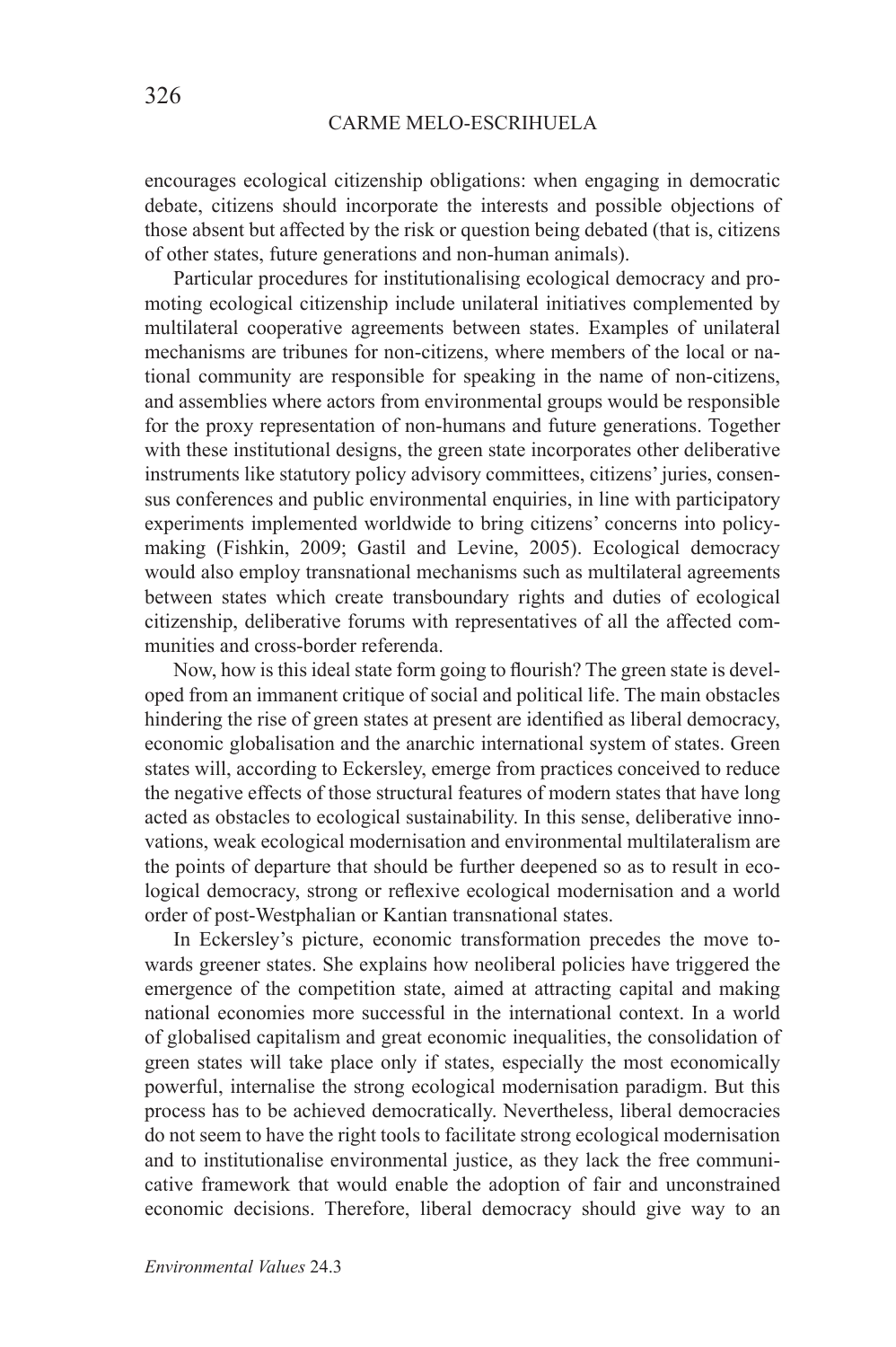ecological and deliberative democracy that better suits the rationale of the green state. When reading Eckersley's work, it is clear that the transition to ecological democracy appears as a requisite for the implementation of reflexive ecological modernisation which, in turn, is a condition *sine qua non* for the genesis of a green state.

For changes in economic policy and democratic innovation to result in green states, they have to be reinforced by public debates about the conditions for ecological sustainability and how these may be incorporated into new state functions and roles. This debate, which aims to replace liberal democracy with ecological democracy, is to be initiated by civil society actors in the public sphere. Green movement organisations and ecological citizens have to create a multiplicity of green public spheres while, at the same time, using the party system to influence the conventional locus of politics. Hence the green constitution, ecological democracy, civil society and ecological modernisation are all complementary elements; they constitute a 'virtuous circle of change' that will not take place without a dynamic green public sphere (Eckersley, 2004: 246).<sup>4</sup>

In short, placed within Eckersley's theory of the green state, ecological citizenship is a means to achieve ecological democracy. Ecological citizens are to foster the reforms that will further democratise the state and culminate in the adoption of a green constitution. They have to strengthen the green public sphere, exercise their transboundary rights and make sure that adequate deliberative mechanisms are implemented. Eckersley's view, shared by other supporters of the green state as mentioned in the introduction, is that the success of the green state depends, to a large extent, on the degree to which citizens accept and commit to the new procedures of ecological democracy. The remaining sections of the manuscript show why this position is problematic.

# ASSESSING THE POTENTIAL OF GREEN STATES AS FACILITATORS OF ECOLOGICAL CITIZENSHIP

My analysis proceeds with a critical examination of the strengths and weaknesses of the green state–ecological citizenship nexus described in the previous section. Two issues become most relevant in this debate. One is the fact that an ecological democracy is a deliberative democracy. This democratic model offers the right setting for a deliberative understanding of citizenship and environmental issues, in contrast to aggregative conceptions. The second aspect relates to the normative or specifically environmental dimension of this particular notion of democracy, which institutionalises ecological citizenship responsibility. In what follows, I shall further elaborate these points.

<sup>4.</sup> There is another element in Eckersley's theory of change: an international community of transnational green states. My discussion omits this aspect because it relates to relationships between states, and I am concerned here with relationships between states and citizens.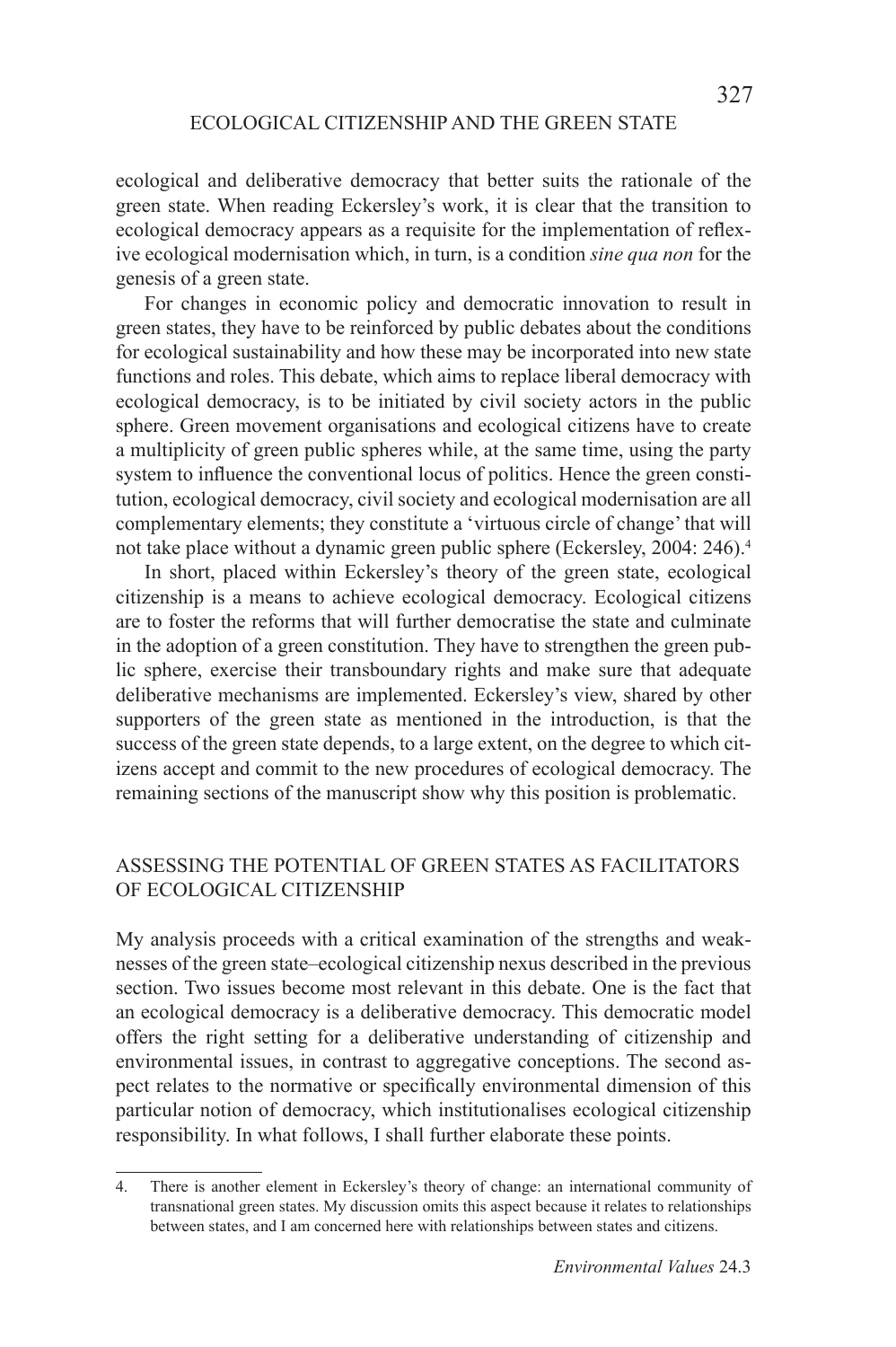Ecological citizens' main duty consists of the reduction of one's ecological footprint (Dobson, 2003). But the exact implication of this general mandate, what it means for each of us, living in different but interconnected societies, is a matter of conflict. Environmental knowledge can be produced and passed on to citizens via a top-down approach, as in some forms of state-sponsored deliberative initiatives, where the process of attitude formation and expression among citizens is determined by the chosen deliberative institution, the formal set-up of the procedure, the selection of questions for discussion (which takes place prior to the debate itself) and the experts invited to participate (whose information and technical judgments become more relevant than lay citizens' values and beliefs) (Aasen and Vatn, 2013; Drevensek, 2005; MacGregor and Szerszynski, 2003). Or rather, knowledge may be generated by citizens themselves through less guided and more spontaneous deliberation, reflecting in the course of political debate on one's place in the world and the way each of us uses resources. Citizens also need to learn the virtues related to acting according to justice-based motivations and taking into account the interests of others (Connelly, 2006). From this perspective, ecological citizenship is a learning process about its own meaning. It is deliberative democracy's educative potential that makes it appropriate for the cultivation of ecological citizenship.

Deliberative democracy can be described as 'the practice of public reasoning', in which 'participants make proposals, attempt to persuade others, and determine the best outcomes and policies based on the arguments and reasons fleshed out in public discourse' (Schlosberg et al., 2006: 216). According to liberal democratic theory, the role of democracy should be the aggregation of individual pre-given preferences into a collective choice, therefore 'contemporary liberal institutions are not designed to encourage engagement and the testing of preferences and value orientations' (Smith, 2003: 55). In this respect, deliberative democracy is different in that 'preferences and interests are not brought into the conversation as in a battle – with one person or group winning and others losing' (Schlosberg et al, 2006: 216). Ideally, when citizens take part in democratic debate, they are open and ready to have their preferences and values changed. This happens by virtue of the force of the better argument and not due to external motivation – as it occurs when policy tools like regulation and monetary incentives are used to encourage pro-environmental attitudes.

 Within deliberative structures citizens' views are not assumed as self-evident. Instead, the institutions and contexts where these are formed are taken into consideration. Citizens' actions are moulded by the wider institutions, and this restriction can be an obstacle to the practice of ecological citizenship. A deliberative framework challenges the assumption that all citizens have the same opportunities to choose to act as ecological citizens. Time, knowledge, information, wealth and gender relations can sometimes be barriers to ecological citizenship (MacGregor, 2006a, 2006b; Luque, 2005; Seyfang, 2005).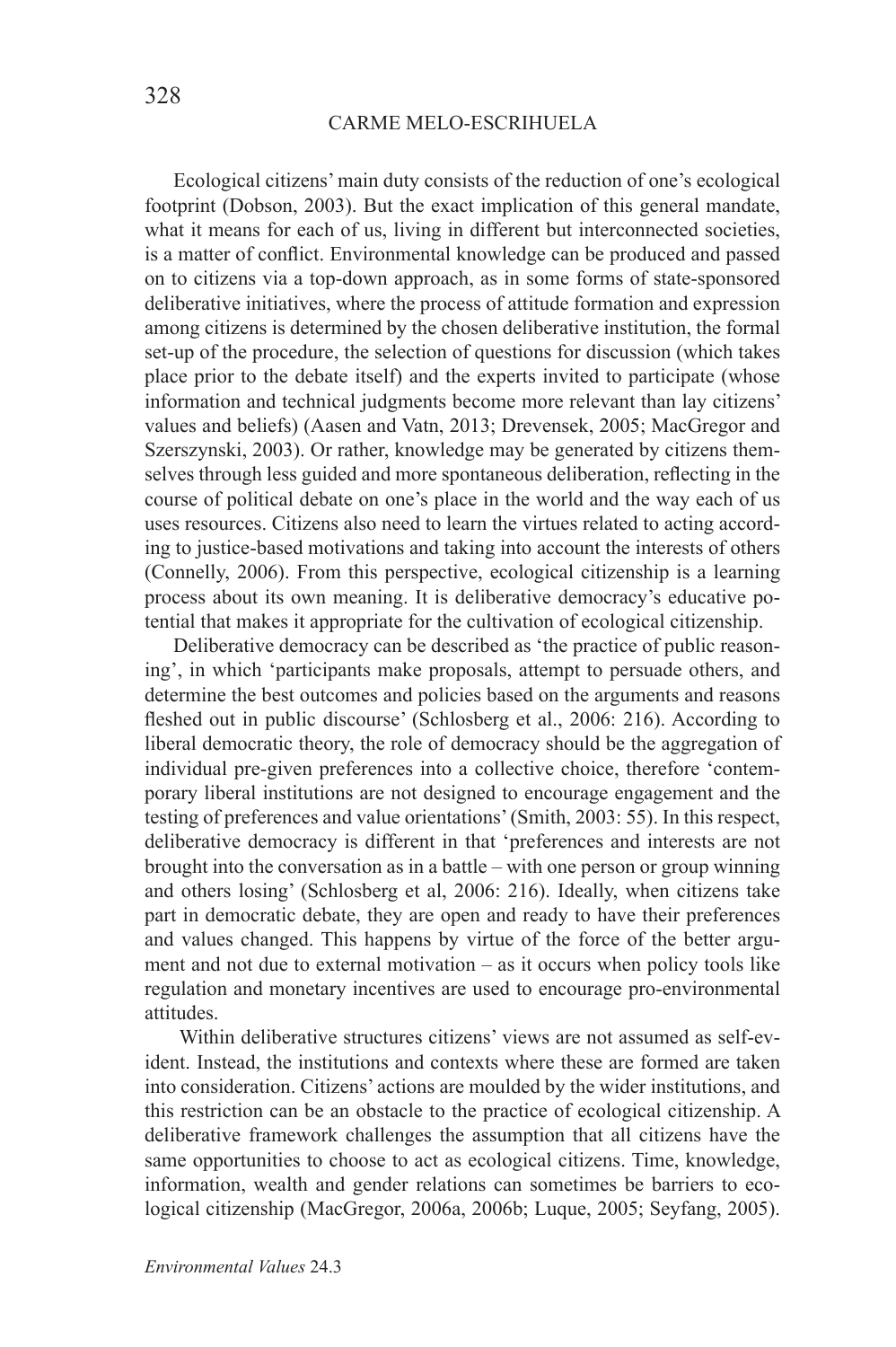These limitations can be made visible in a deliberative setting. From this point of view, through the implementation of a deliberative democracy, the green state would be both removing obstacles to ecological citizenship and facilitating the internalisation of ecological citizenship motivations for action.

Advocates of deliberative democracy contend that communicative politics are likely to increase the effectiveness, sustainability and legitimacy of decisions. On the one hand, enhanced citizen participation shall lead to more democratic and authentic outcomes; this would generate more legitimate environmental politics and policy (Warren, 2007; Baber and Barlett, 2005; Schlosberg et al, 2006; Smith, 2003; Dryzek, 2000; Fischer, 2000). On the other hand, the normative indeterminacy, epistemological uncertainty and complexity of socio-environmental issues indicate that the sustainable society has to be built upon a dialogue between different points of view. The dividing line between science and politics, and between facts and values, is no longer clear-cut. Participatory science methods, like 'post-normal science', make us rethink the connection between scientific expertise and policy-making in the management of environmental-technological problems (Farrell, 2011a, 2011b).

Deliberative democracy is said to have the ability to democratise the making of environmental information: scientific knowledge can be complemented with other types of knowledge, giving rise to new forms of collaborative expertise, namely community-based research, participatory science, or extended peer review processes (Fischer, 2013, 2000; Farrell, 2011a, 2011b). These methods give authority to people to speak about complex issues that concern them, issues that would have otherwise been considered as specialist matters and thus excluded from public debate. This can help prevent situations where a politically unjust or scientifically dubious view is being advanced. Besides, as Barry argues, 'communicative rationality makes it less likely that the collective result will be ecologically irrational', since democracy conceived as communication 'provides some evidence that individuals can deliver enhanced environmental public goods and avoid or limit environmental public bads' (1999: 230). If we accept this line of argumentation, it seems reasonable to affirm that a deliberative ecological democracy renders the green state more inclusive and accountable, as it facilitates more genuine citizen input and control than the aggregative procedures of the liberal state. And this, arguably, will lead to more effective ecological citizenship.

Notwithstanding, these are contingent claims. An open procedure such as democracy cannot guarantee any given outcome, green or not. The thing is that contingency is common to all normative conceptions of democracy, not just environmental ones, although green political theorists have attempted to establish a non-contingent connection between the two. Yet as Mathew Humphrey contends 'the positing on a necessary relationship between green politics and democracy is mistaken' and implausible (2004: 116). In his view, 'if we accept that there are good reasons to hold green values … and also good reasons to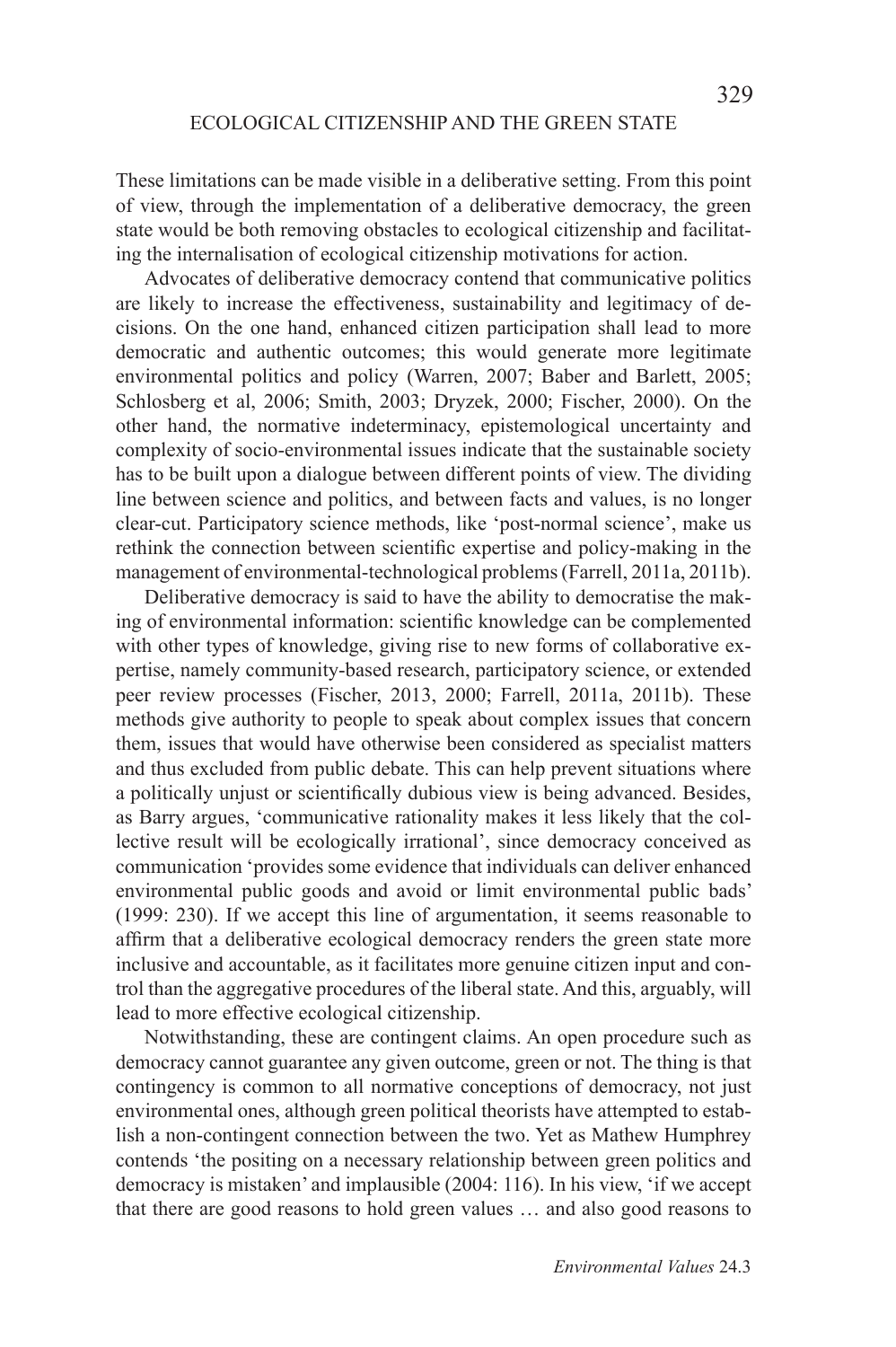be a democrat … then the search for a non-contingent, watertight and necessary connection between ecology and democracy becomes redundant' (2004: 125). So, according to Humphrey, all that is left for ecologists is to embrace contingency and 'continue to make the case for green values', assuming that green arguments are good arguments and accepting the force of the better argument (2004: 125). If we focus more specifically on deliberative democracy, the conclusion is similar: there is no definitive evidence that debate and participation will produce changes in values, preferences and behaviours or bring about sustainable and risk-averse policies, as noted by many scholars (Bäckstrand et al, 2010; Baber and Barlett, 2005; Smith, 2003; Fischer, 2000). Deliberation has the potential to produce the transformation of non-ecological preferences through debate, but it cannot guarantee *per se* a better quality of social-environmental decisions. In fact, it can also lead to unsustainable and unfair arrangements. Nevertheless a discursive environment provides space for different conceptions of sustainable development to emerge and be compared by citizens. So even if the assumption that deliberative democracy will deliver environmental ends is just this, an assumption, it could still be argued that the openness and inclusiveness of the communication process would be a good platform to develop ecological citizenship.

It is possible to conclude then that in a deliberative green state, ecological citizenship is conceived as the assumption of responsibility for the impact that risk-generating activities have on others. In the course of debate citizens internalise their environmental duties by considering the interests of groups often excluded from political processes and reflecting upon their own beliefs. Hence the privileged space for the making of citizenship is the democratic process, and a connection is made between political participation and environmental sustainability. This view corresponds with the traditional notion of citizenship, where this is mainly exercised in the public sphere and concerned with activities such as reporting, condemning, lobbying, claiming and debating (Phillips, 2005). However, although being constitutive of ecological citizenship's aim to exemplify sustainability and oppose injustice, this understanding does not fully capture the nature of ecological citizenship responsibility and excludes other domains where this can be enacted. Even a prominent scholar of environmental deliberative democracy like Graham Smith acknowledges that 'the cultivation and expression of green citizenship needs to be a broader project than simply institutionalising deliberation within the political process' (2005: 274). Ecological citizenship is undeniably related to democratic politics, but it is also a form of lifestyle politics. It involves personal behaviours, quotidian habits, everyday interactions with nature by means of walking, gardening, consuming, travelling and working, through which citizenship duties are expressed. This dimension, neglected by Eckersley, embraces, but also transcends, democratic deliberation and the political public sphere in the strict sense.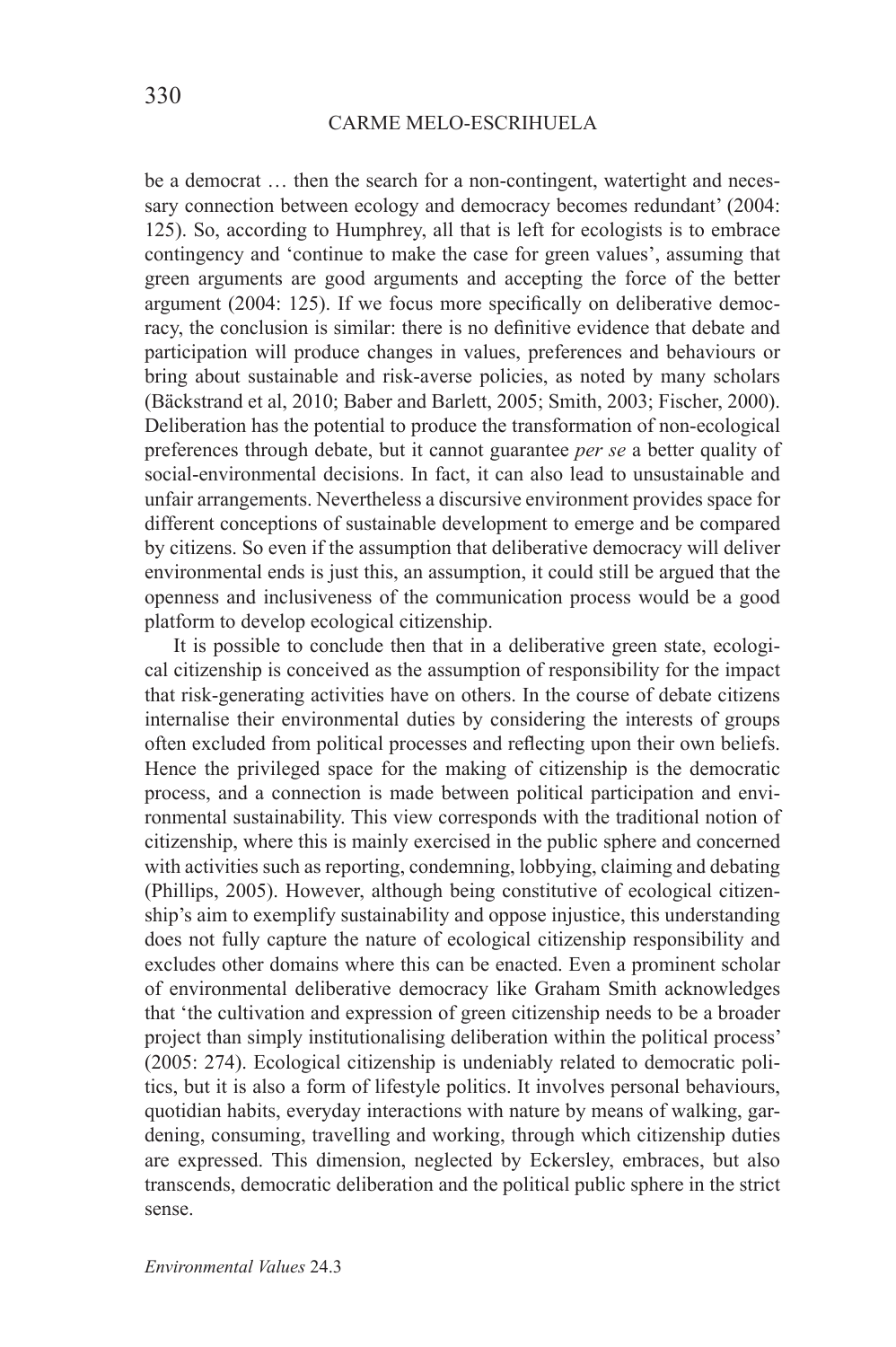The practice of ecological citizenship seeks the reduction of the environmental impact of daily acts. This embodies the aim of living sustainably. And despite the vagueness of this purpose and the many problems it raises, I believe that it certainly would require a significant decrease in levels of production and consumption (beyond techno-fixes)<sup>5</sup>. Yet we should not forget that individual acts are shaped by social organisations. When analysing the lives led by green activists, David Horton highlights that 'green infrastructures remain insufficiently developed to make the living out of green projects a wider goal. … The behaviors [activists] are modeling are unattainable to the majority because the structures in which they depend are insufficiently developed' (2006: 143–144). To me this means that ecological citizenship demands alternative systems of provision of goods that make sustainable forms of living possible and give cohesion to individual ecological citizenship behaviours (Melo-Escrihuela, 2008). Of course this implies debates about how to create and organise different socio-natural relations, so there is a deliberative dimension in these practices too. But beyond participation in democratic arrangements and deliberative politics, what facilitates ecological citizenship activity is the infrastructure that enables individuals to learn about socio-environmental relations and act as ecological citizens.<sup>6</sup> There is some evidence that the experience of getting involved in the creation of this infrastructure contributes to ecological citizenship learning and not just the other way round (Travaline and Hunold, 2010; Horton, 2006; Seyfang, 2009, 2005; Smith, 2005; Phillips, 2005; Reid and Taylor, 2000). As Sarah Hards writes, 'often the learning of new values occurs not through explicit teaching, but through interaction [with others engaged in similar practices] and contextual experience' (2011: 34).

Put differently, the claim that knowledge or values are a precondition for practice or behaviour does not always hold. The values–action connection is bi-directional and complex. In some cases, social learning about environmental issues results from 'hands-on participation', that is, from the experience of getting involved in practices like urban agriculture projects (Travaline and Hunold, 2010), seed saving networks (Philips, 2005), organisations within the social economy (Smith, 2005), or food supply chains and non-market exchange mechanisms such as community currencies (Seyfang, 2009, 2005).<sup>7</sup>

<sup>5.</sup> My position contrasts, for instance, with that of Rasmus Karlsson (2012), who argues that ecological citizenship does not necessarily require a reduction in consumption rates or any cuts in material welfare, as it aims at a future of universal affluence and natural restoration. For him, ecological citizens should favour new technologies that enable solutions like moving industrial production off the planet in order to reduce our carbon footprint.

<sup>6.</sup> The two dimensions of ecological citizenship are not exclusive but do complement each other. Debate can focus on alternative human–nature systems. And, at the same time, socioeconomic institutions can be the arenas where citizens learn the skills needed to participate in deliberative processes, as Smith (2005) suggests with particular reference to the organisations of the social economy.

<sup>7.</sup> I am not claiming that these initiatives always lead to environmental knowledge acquisition and produce those shifts in values associated with ecological citizenship. What I seek to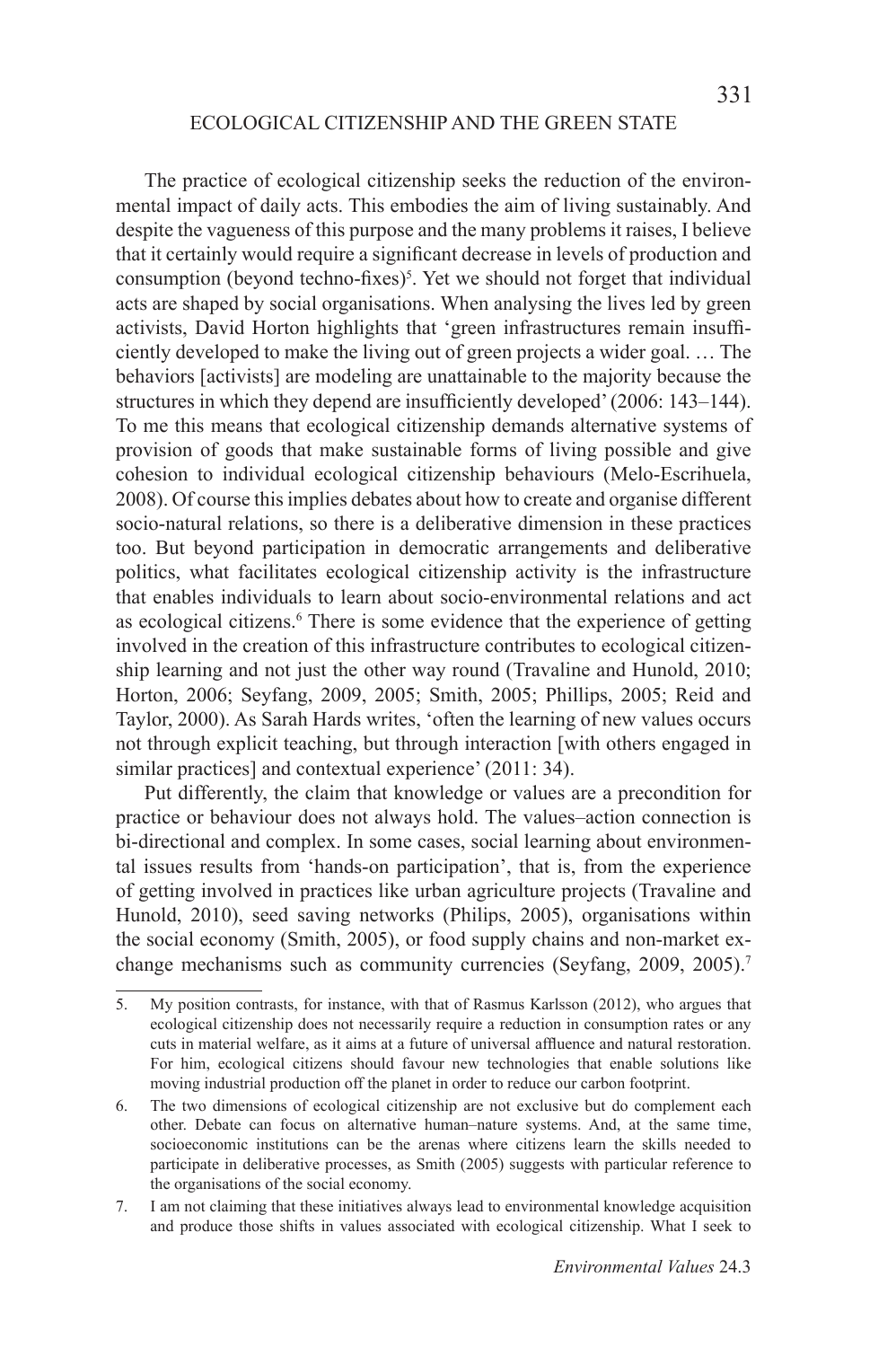Engagement in these areas raises awareness of issues concerning citizens' daily lives and contributes to ecological citizenship. Through participation in practices that create alternative realities within which it is possible to live differently, the boundaries of what counts as political action are constantly redefined (Phillips, 2005) and ecological citizenship transformation takes place, since knowledge, motivation and skills are gained as a result of lived experience (and not just as a result of discussion, as it happens in discursive accounts of ecological citizenship).

As this section should have outlined, a green state that grounds the promotion of ecological citizenship on participation in deliberative democratic processes neglects other important dimensions of ecological citizenship and domains where it can be practiced. This is the first point of my critique of Eckersley's theory of the green state.

# THE DISTURBING EFFECTS OF CAPITALISM

So far we have established that the green state has a strong potential to develop ecological citizenship, albeit with a rather narrow focus on its deliberative dimension. However, recalling the ideas about how a green state is to emerge, it is my intention to argue that this potential may not be fully realised. The apparently productive relationship between ecological citizenship, ecological democracy and the green state may be disrupted by the entry of capitalism into the picture. A green state will emerge from a reform of liberal democratic institutions and procedures. Such reform accepts, rather than rejects, what are considered to be the positive achievements of liberalism so that they can be shaped in an ecological direction. Similarly, a green state adopts ecological modernisation, which is based on the idea that economic growth and sustainability can be made compatible, thus being a revised version of capitalism. And this (a postliberal ecological democracy and an ecologically modernised economy) may be an obstacle for the values and objectives of the green state – promising for the promotion of ecological citizenship – to unfold

# *Capitalism and (post)liberal democracy*

In order to further elaborate these claims, let me start with democracy (and then I will concentrate on ecological modernisation). To assist me in this task, John Dryzek's analysis of different deliberative democratic models is insightful (2000, 1994). Dryzek alludes to a constitutionalist trend that seeks to instantiate deliberative processes within liberal democratic institutions. This position manifests itself in at least three different – but compatible – approaches. The

argue here is that they have the potential to facilitate the promotion of ecological citizenship outside the political arena of deliberative processes, in other domains of life.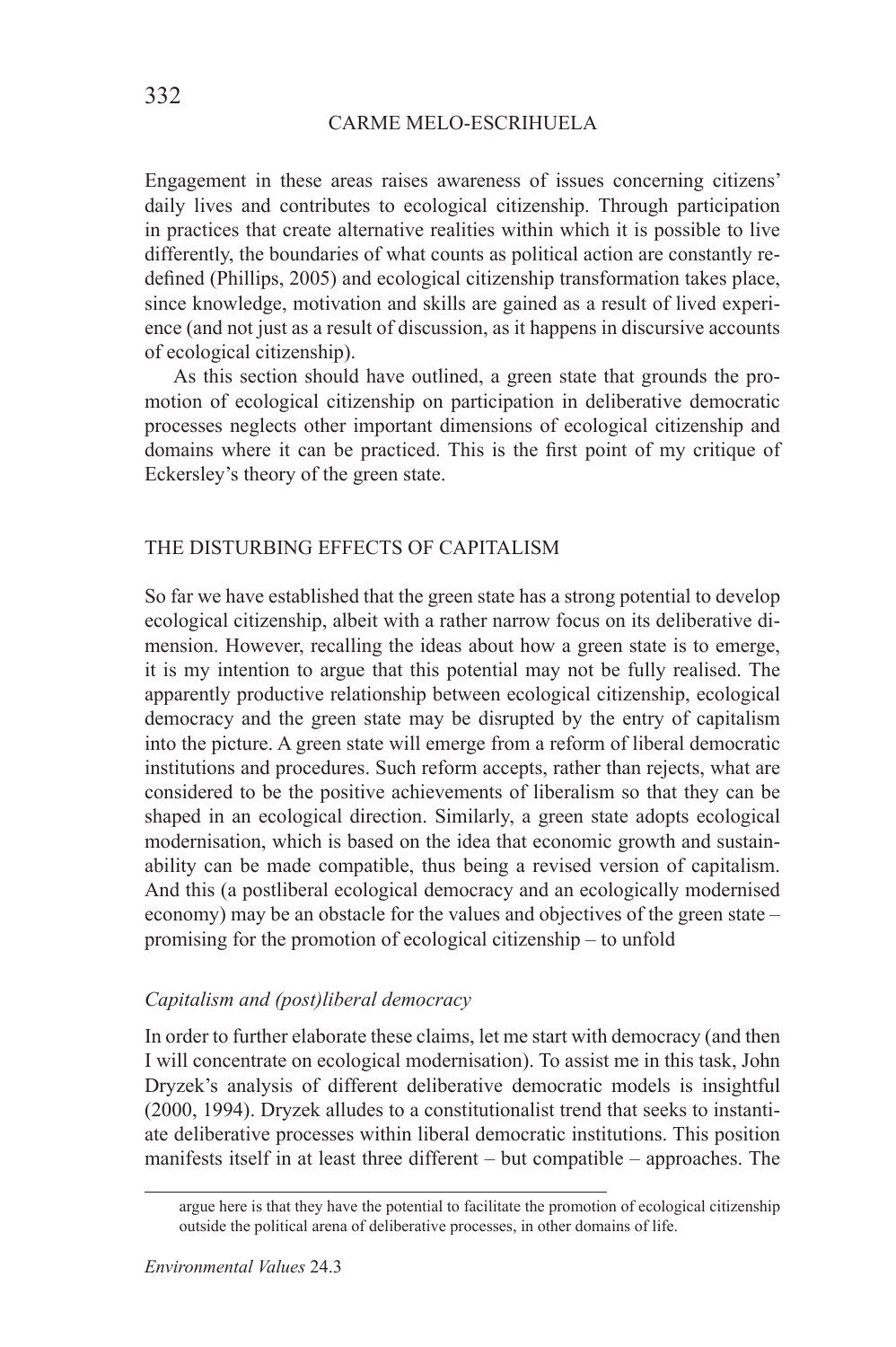first one consists in using deliberative democracy's guiding principles to justify the existence of individual rights, particularly those rights needed for the exercise of democratic citizenship, and thus required to sustain deliberative democracy itself. A second perspective seeks to use liberal constitutions to create a public space for deliberation. In this view, constitutions should prescribe that one of the new functions and goals for the state is to promote deliberative democracy and establish new rules and mechanisms that consolidate deliberation. Finally, the constitution itself can be made through a deliberative process.

It is now appropriate to reintroduce Eckersley's conception of deliberative ecological democracy to make a few remarks. First, the use of constitutional provisions to secure political communication and implement ecological democracy defines, as we have seen, Eckersley's theory of the green state. The constitution establishes the state's responsibilities, functions and objectives. And one of these objectives is precisely to facilitate ecological democracy. Second, deliberative democracy is used to justify rights of participation and political equality, that is, those rights conceived as a precondition to maintain deliberative democracy itself. In other words, the rights and obligations of ecological citizens are defined in deliberative terms: they are realised within the deliberative process and aim at articulating ecological democracy. So the constitution (also made through a deliberative process) is used to implement deliberative mechanisms and ecological citizenship rights that make a green and deliberative democracy possible. This approach, I suggest, shows a certain similarity to the constitutionalist trend mentioned above.

If we believe Dryzek, then attempts to implement deliberative democracy through constitutional means may result in the assimilation of deliberative democracy by liberalism. In a capitalist economy, the health of liberal democracy relies on economic growth so that social and political inequalities remain hidden. If inequalities become more visible, social instability arises and threatens the very existence of liberal democracy. The fear of this scenario renders liberal democracies 'imprisoned by the market's growth imperative' (Dryzek, 1994: 180). Dryzek introduces a distinction between discursive democracy and deliberative democracy, where deliberative democracy corresponds with liberal constitutionalism – defined above – while discursive democracy questions liberal democracy and the political economy of liberalism. This more oppositional tendency concentrates on spaces other than state institutions where deliberative democracy can be articulated, such as civil society, the public sphere and the workplace. Yet a double focus on civil society and the public sphere are not enough – Dryzek argues – to confront liberalism and to demarcate discursive democracy from liberal constitutionalism. The celebration of civil society and the public sphere is common amongst liberal scholars of deliberative democracy, and both civil society and the public sphere have a liberal reading in the history of political thought (Habermas, 1996, 1989; Calhoun, 1992; Fraser, 1992). In fact, scholars of deliberative constitutionalism believe that one of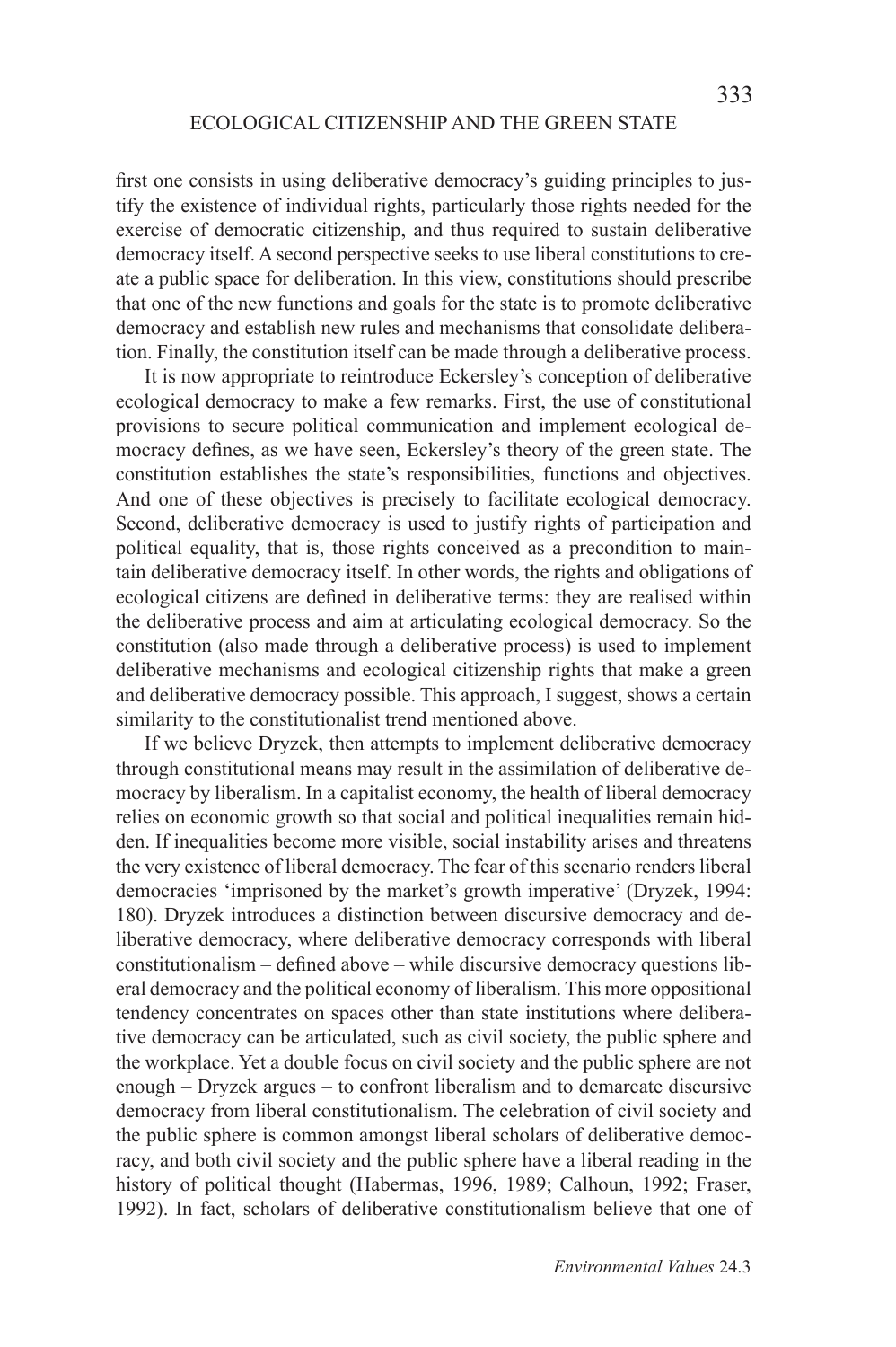the main purposes of the constitution is to establish the necessary means for a public sphere for debate to be maintained.

So if the presence and inclusion of civil society and the public sphere are not enough for deliberative democracy to be critical and to address the shortcomings of liberal democracy, what else is needed? For deliberative democracy not to be undermined by state imperatives, it should be located in oppositional public spheres. According to Dryzek, the public sphere has to remain autonomous, so that there is a sharp distinction between the public sphere and the state. Opinion should move from the public sphere toward the state, but not the other way round. Discourses can and should affect public policy. However, the public sphere where such discourses are generated should be separated from the state, to avoid discourses being assimilated (which is different from discourses having an impact on state policy). As a result, political activity in civil society must seek the 'democratic exercise of power over the state', while being vigilant to avoid 'the inclusion of civil society within the state' (Dryzek, 2000: 102–103).

Eckersley's account of ecological democracy is also oppositional and critical of capitalist relations. In fact, one of the features of her notion of democracy is the use of political institutions to control capitalism and make it fairer and sustainable – assuming that this is possible – hence neglecting the idea of the 'relative autonomy' of the state (Poulantzas, 1978, 1973).<sup>8</sup> So the adoption of reflexive ecological modernisation depends on the further ecological democratisation of states. And ecological democratisation, in turn, relies on ecological citizens' commitment. But, insofar as this democratic model departs from liberal institutions, there is no guarantee that those further steps – reflexive ecological modernisation – that will lead to controlling capitalism will in fact occur. As I will explain, the weakness of this conception is that the emancipatory potential of deliberation may be neutralised before it has a chance to develop.

A dual commitment to reforming the liberal state and strengthening civil society and the public sphere is found in Eckersley's work. Despite the emphasis on the state and its formal institutions, we see a significant effort on her part to locate deliberative settings and ecological citizenship in the public sphere as well. Indeed, she argues that without ecological citizens maintaining a vibrant public sphere, ecological democracy is not likely to survive, since one of the preconditions of ecological democracy is a new 'ecological sensibility' (Eckersley, 2004: 245) produced as a result of a cultural shift. And this cultural shift can only take place in the public sphere. For this reason, if a

<sup>8.</sup> Nicos Poulantzas's (1973, 1978) notion of the 'relative autonomy' of the state explains that in a capitalist society the state is autonomous from economic institutions, but only relatively autonomous because state policy legitimates and seeks to secure the capitalist society by reproducing the conditions for private capital accumulation.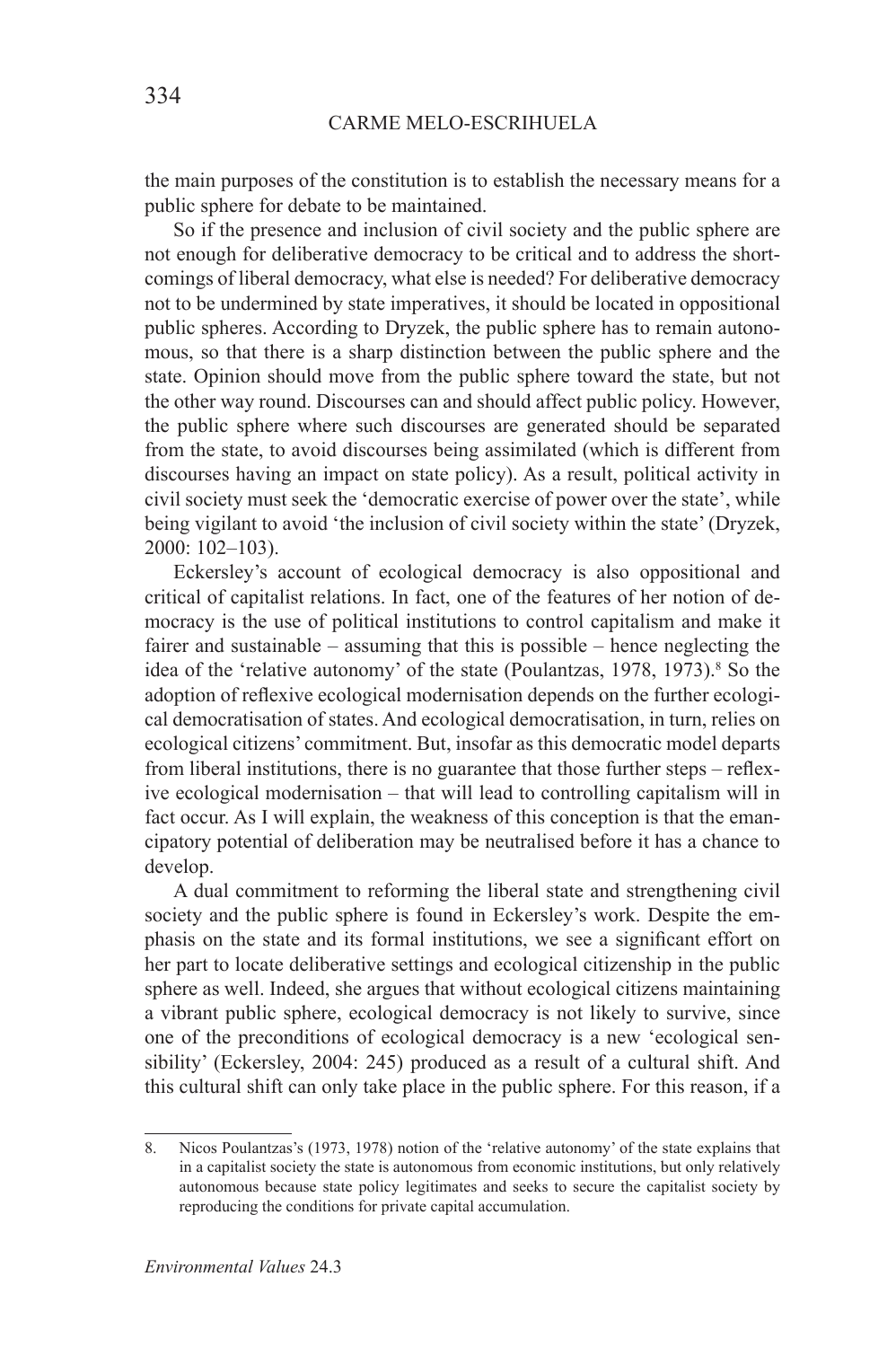deliberative ecological state is to emerge, the constitution, although necessary, is not enough.

However, in Eckersley's theory, it is the state and the constitution that are entrusted with the promotion of ecological democracy, citizenship and the public sphere through mechanisms that seek to secure the availability of information about risk-generating activities, citizens' participation in deliberations and access to environmental justice. In this account, the public sphere where deliberative democracy and the learning of ecological citizenship take place is part of the state and it is encouraged by the state itself. Yet this means that it lacks the sort of autonomy needed to retain its critical force: if the public sphere is included within the state, it is likely to be eroded and lose its vitality and oppositional nature. Such a view of the public sphere may result in the liberal state co-opting ecological democracy. Insofar as ecological democracy is placed within a theory of the state and institutionalised by constitutional means, is at risk of being assimilated by the liberal state, and thus will not lead to the kinds of transformations needed to originate a green state.

In light of Dryzek's typology of different state-civil society relations (Dryzek, 2000; Dryzek et al., 2003), a civil society with a myriad of contested discourses will be more likely to be maintained when interacting with an 'exclusive' state, since an 'inclusive' state can absorb and erode diversity. A deliberative green state is inclusive, open and receptive to civil society and ecological citizenship deliberations, to the extent that the state acts as a facilitator of such deliberations, making information available, implementing the mechanisms for citizen participation and acting as a coordinator of deliberation that takes place in both spaces – state and civil society.9 A green state that incorporates civil society into its own political and constitutional structures would absorb civil society, not in the same way as authoritarian states do, but in a way that may compromise its confrontational powers and ability to change the present order.

#### *II. Capitalism and ecological modernisation*

In brief, the green state's potential to facilitate ecological citizenship is compromised because ecological democracy will be undermined by state imperatives, particularly by the accumulation imperative. The neo-Marxist analyses of Jürgen Habermas (1976) and Claus Offe (1975, 1984) highlight that in advanced capitalist societies the state has to create and maintain the conditions appropriate for capital accumulation, since the power and capabilities of

<sup>9.</sup> In an ideal deliberative eco-state, national parliaments and states agents are responsible for the application and functioning of the instruments of transboundary ecological democracy. So the state remains the first and primary unit of government, although democracy is transnationalised and the principle of the affected is applied using deliberative mechanisms (Eckersley, 2004: 195).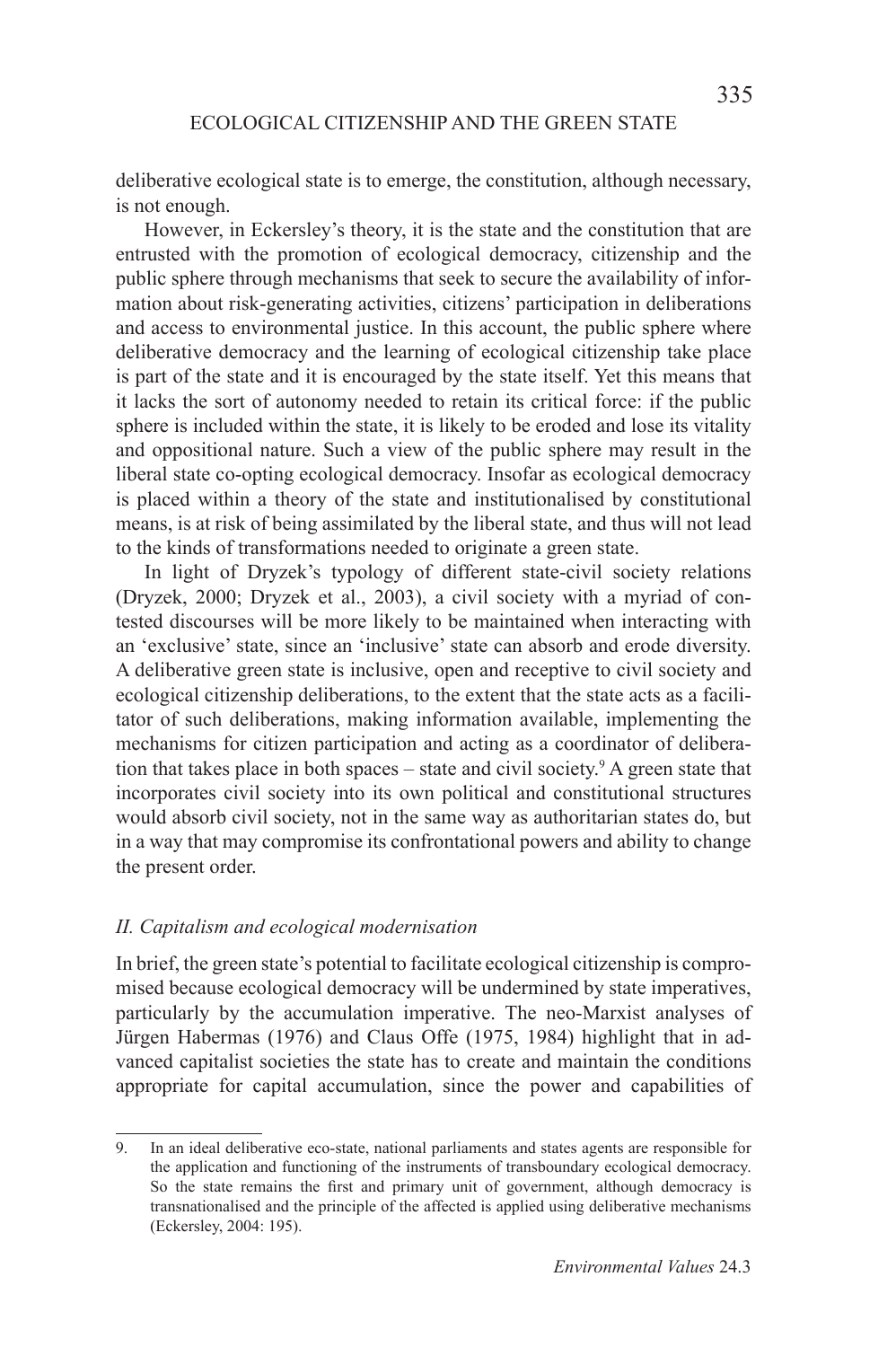the state depend upon the continuity of the process of private capital accumulation. This is due, mainly, to states' need of tax revenues. Ignoring this dependency upon accumulation would compromise state's capacities. But the state cannot organise the economic system as it wishes, because the state's decision-making competences are subject to the survival of the process of accumulation. Therefore, maintaining the conditions for accumulation becomes a state imperative.

This leads us to the final aspect of my critique of the green state: ecological modernisation. Eckersley would reply to the sorts of arguments illustrated above by stressing that strong ecological modernisation allows the green state to avoid the contradictions of capitalism. This view is generally shared by theorists of the ecological state, for instance, Christoff (2005) and Meadowcroft (2005b), who would see the kind of objections outlined in Dryzek's analysis of state-economy relations – summarised above – as rather anachronistic or outdated. But can strong ecological modernisation help overcome these criticisms? Is ecological modernisation truly a way out of the contradictions of capitalism?

First, it should be noted that a green state committed to strong ecological modernisation does not avoid criticisms levied at weak ecological modernisation's stress on production and techno-fixes. As Stewart Davidson (2012) explains, the difference between weak and strong ecological modernisation has been overemphasised. Although not primarily focused on the implementation of green technologies (like weak accounts), Davidson argues that strong forms of ecological modernisation, such as that advocated by Eckersley, still depend on technological innovation. However, if the green state is to act as an agent for environmental change, it must be freed from the imperative of maintaining accumulation. This would require a radical reorganisation of the economy in a way proponents of ecological modernisation are not willing to accept. Instead, ecological modernisation theory reinforces those institutions responsible for environmental degradation. Davidson suggests that some improvements seen as illustrations of the decoupling theory are in fact the result of displacing polluting practices to developing countries and not of an overall decrease of environmentally damaging technologies. I am sympathetic to Davidson's view that a green state informed by reflexive or strong ecological modernisation does not guarantee a shift towards a more ecological capitalism.

If neo-Marxist state theory is correct, any organisation declaring itself an agent for sustainability should acknowledge that environmental goals are in contradiction with capitalism's requirement of economic growth. Yet it is not clear enough whether this is the case of Eckersley's green state. Her view of the relationship between the green state and capitalism is rather obscure. On the one hand, she regards capitalism as one of the main obstacles to a green state. Indeed, she suggests that 'any deeper greening of states … presupposes the alleviation of the systemic pressures arising from the development of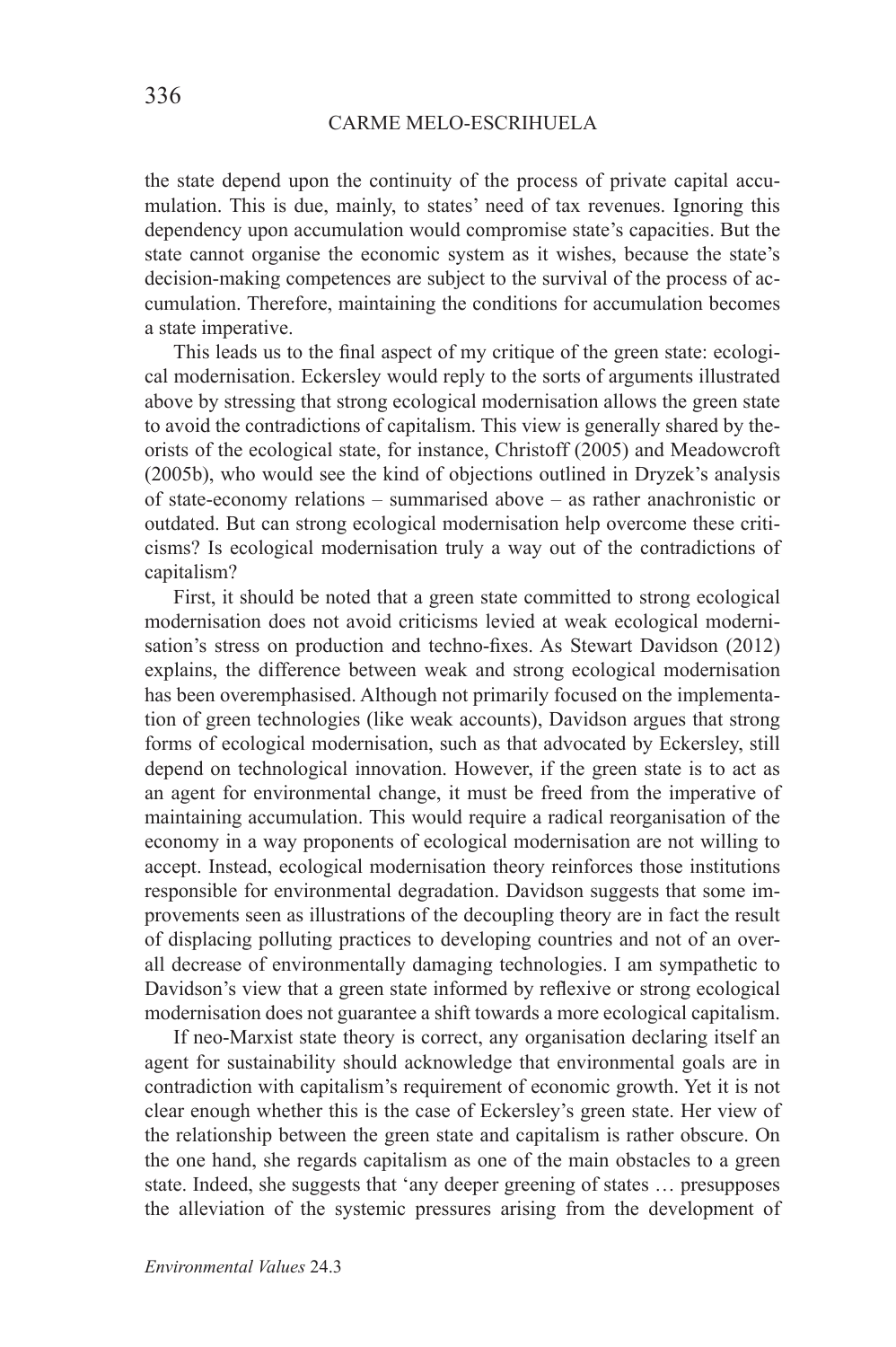global capitalism' (2004: 51). On the other hand, she concedes that ecological modernisation is a way to reconcile capitalism and the economic growth imperative with environmental protection. In fact, we are told that ecological modernisation is a strategy for the competition state to adapt itself to demands of greater competitiveness by global markets and neoliberalism (Eckersley, 2004: 69). Thus, if ecological modernisation does not replace capitalism but offers a way to accommodate the sustainable development discourse within a capitalist system, it can be argued that the green state is still a capitalist state, despite Eckersley's assertion that 'a deep and lasting resolution to ecological problems can … only be anticipated in a postcapitalist economy' (2004: 81). This is what Eckersley herself seems to be accepting when she holds that a green democratic state would still rely on 'private capital accumulation to fund, via taxation, its programs and in this sense would still be a capitalist state' (2004: 83). The truth is, to put it with Davidson, that despite claims made by proponents of the 'ecologically modernizing state', 'the accumulation imperative remains insuperable from an ecological point of view' (2012: 48).

There is another important point to consider: since the green state relies on technological innovation and the production of clean technologies that enable environmentally friendly consumer choices, it may be promoting a green form of consumerism rather than ecological citizenship based on practices that question consumer rates. As Davidson (2012) stresses, the ecological modernisation agenda does not include the issue of downsizing or limiting consumption. Consequently, in the context of ecological modernisation, the socioeconomic dimension of ecological citizenship may be reduced to following the right market signals and making the right choices in the marketplace, that is, to a form of ecological consumerism that reinforces the status quo. In my view, the duties of ecological citizens imply reducing consumption, rejecting consumerism and prioritising the common good over private self-interest. And these attitudes, I believe, stand in opposition to capitalism and the mass consumption society. As Graham Smith notes, the profit-oriented rationale of a capitalist economy 'overrides environmental considerations' and thus is in conflict with ecological citizenship (2005: 274).

The argument I wish to advance is that a green state characterised by the implementation of an ecological democracy and ecological modernisation cannot counterbalance the pitfalls of liberal democracy and capitalism and, thus, it is not the most appropriate locus for the cultivation of ecological citizenship. This suggests that we should focus on other spaces such as the community, the workplace and transnational civil society where anti-capitalistic strategies may be pursued and where the seed for the cultivation of ecological democracy and citizenship may better flourish. In this sense Dryzek's ideas may be useful once more (although he is more welcoming of the state and of discursive notions of citizenship and politics than the position I seek to defend here).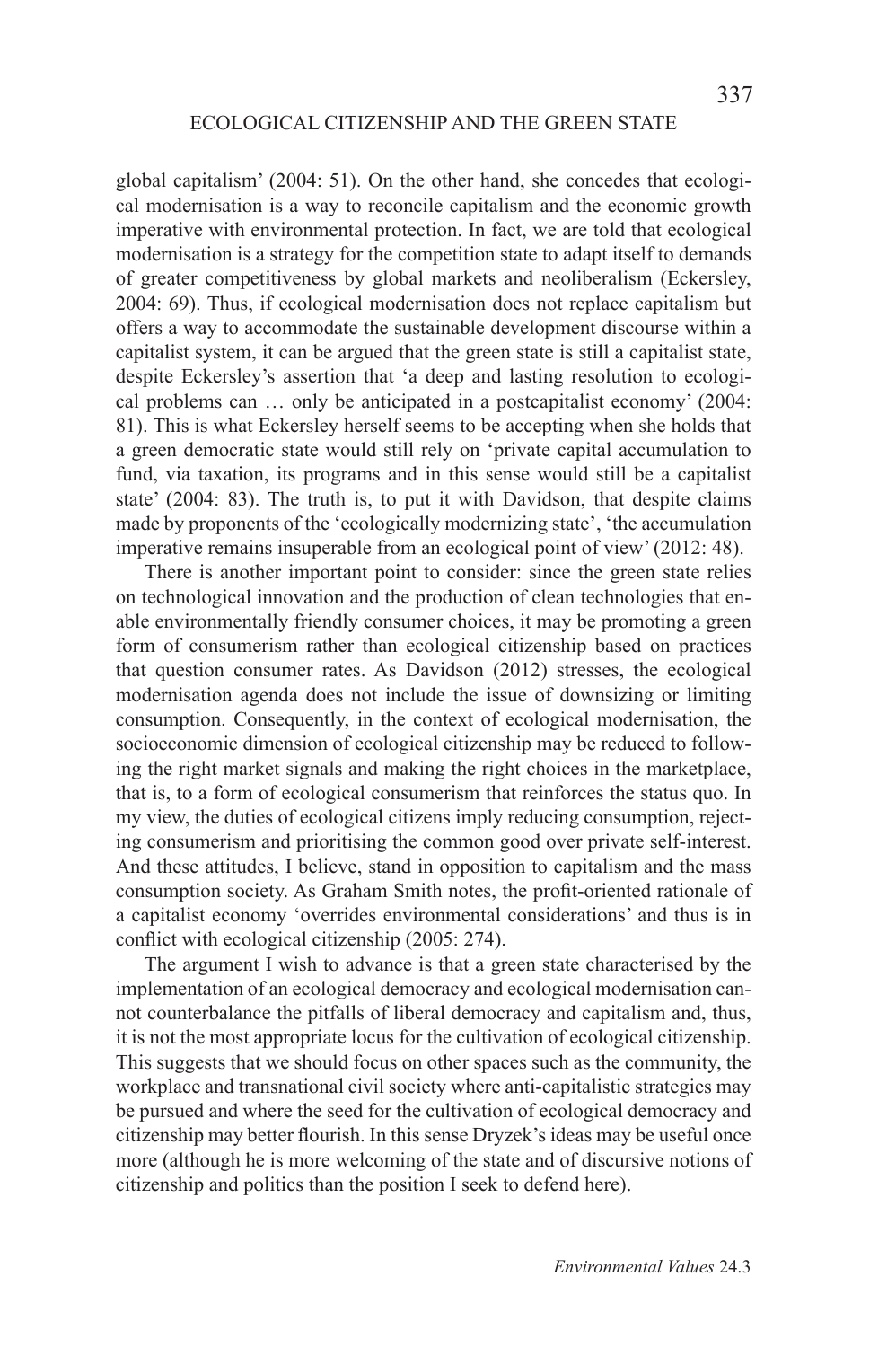In contrast to Eckersley's approach, Dryzek believes that coordination of political transformation could be entrusted to spontaneous networks in civil society. This spontaneous system is similar to the way international organisations and movements operate. Nevertheless, even though civil society should be self-governing, this does not mean that it can be completely separate from the state. State activities and regulations penetrate civil society and shape cultural, social and economic relations – just as civil society activities sometimes target the state and influence its policy. Yet civil society can be the source of legitimate and binding decisions, even if these do not emanate from state bodies. These decisions can be implemented and put into practice without being further institutionalised by the state. This is a form of 'paragovernmental activity' (Dryzek, 2000: 102), which goes beyond seeking to affect state policy and leads to what Iris Young (2000) defines as 'intra-society change' because it transforms social organisation directly.

# **CONCLUSION**

The prospects for ecological citizenship transformation within the structures of a green state are encouraging. In a deliberative green state, ecological citizenship is a constitutional mandate and is to be enacted in the context of an ecological democracy. Citizens' environmental responsibility is expressed through democratic participation. The idea of a framework for ecological citizenship activity that gives coherence to isolated ecological citizenship acts (much needed if we want to avoid having ecological citizenship become a moralistic and depoliticised road to sustainability, as I argue elsewhere [Melo-Escrihuela, 2008]) is present here: the whole machinery of the state is put to the service of environmental and social justice.

A deliberative ecological democracy implemented by a green state is likely to offer more possibilities for the promotion of ecological citizenship than an aggregative liberal democracy, since a deliberative framework acknowledges the process of formation and transformation of citizens' values, preferences and motivations to act, as well as the structures that constrain citizens' choices. Moreover, the ecological dimension of this view of deliberative democracy, which renders possible the inclusion of traditionally excluded groups, is central to the promotion of ecological citizenship. Ecological citizens acknowledge how their decisions and acts impact on others and on the environment. Hence a state whose political system is an ecological democracy inclusive of groups ruled out of conventional policy processes will be using its institutions to facilitate ecological citizenship.

Yet two main issues are indicative of the problems that the promotion of ecological citizenship in the context of a deliberative green state will have to overcome. The first one relates to the means used to expand ecological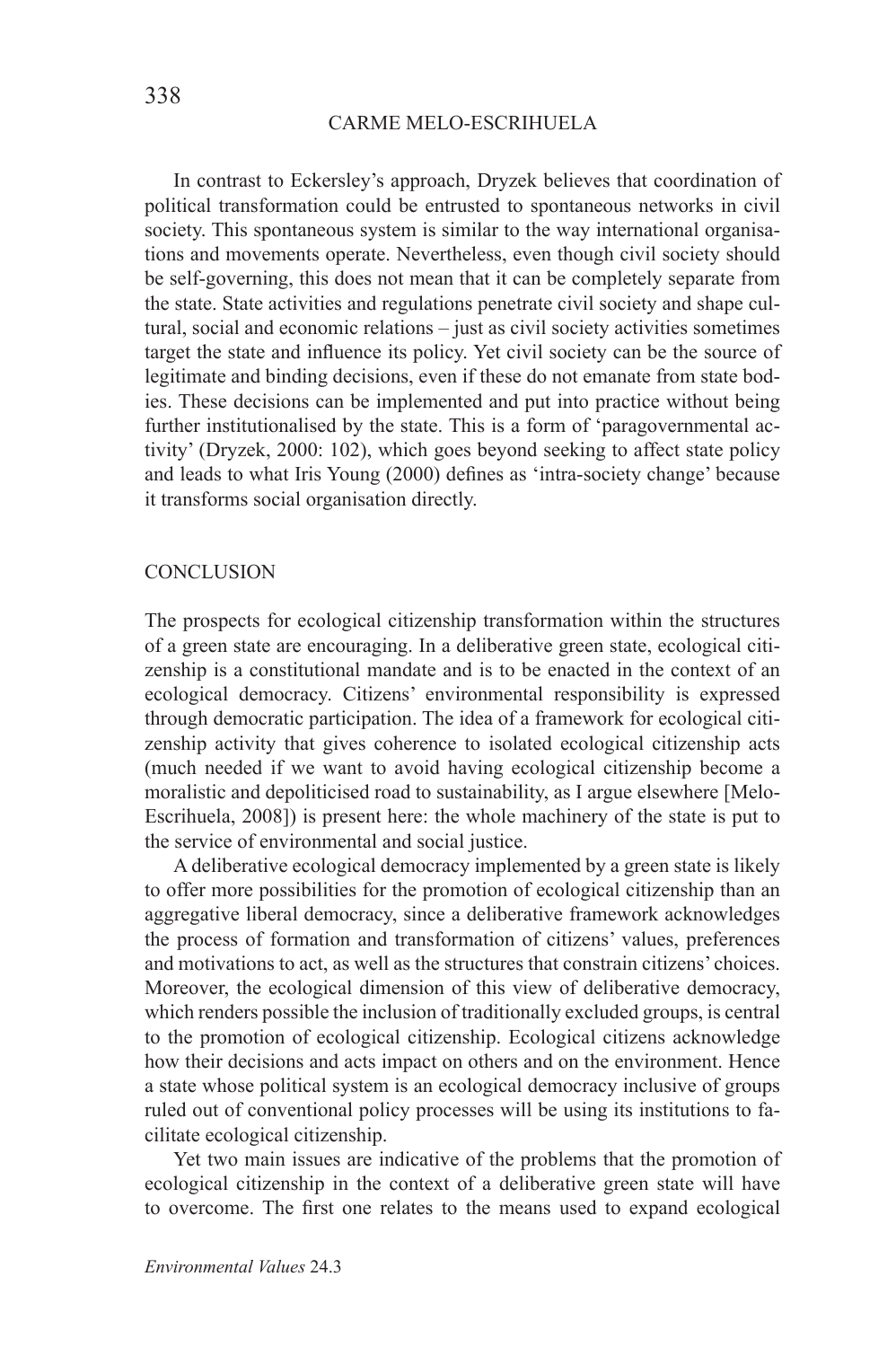citizenship: ecological democracy. The central implication is that ecological citizenship is encouraged through political communication. This approach is vulnerable to all the criticisms raised against deliberative democracy in general (above all, that the transformation of citizens' values and preferences may not be realised due to issues of power, asymmetries in participation, citizens' resources, time and skills) and against eco-deliberative democracy in particular (namely, that more participation may not lead to increased sustainable outcomes, that citizens may not get to see the benefits of pro-environmental action and that ecological citizenship motivations might not be internalised). In addition, rationality and discourse are stressed over other means for learning ecological citizenship, especially those that involve learning through quotidian experiences – like gardening or walking – or through participation in alternative systems of provisions where decreased consumption and other related conditions of sustainable living can be met.

The second limitation that I hope to have thematised arises from the privileged position of the state as the main agent for ecological democracy. The fact that the new principles that constitute ecological democracy are embodied in state structures suggests that they may be co-opted by the liberal state. As Dryzek puts it, 'liberalism is the most effective vacuum cleaner in the history of political thought, capable of sucking up all the doctrines that appear to challenge it, be they critical theory, environmentalism, feminism, or socialism' (2000: 27). What makes the deliberative green state potentially different from the liberal state – and a better candidate to promote ecological citizenship – are its values, new functions and aims. But the changes necessary to start creating a green state originate in the public sphere. If deliberations are neutralised by the constitutional system of the liberal state – caught up by the accumulation imperative – those transformations will not take place. This may frustrate the oppositional element needed for starting the chain of reforms that would result in a deliberative green state. As a result the potential for the promotion of ecological citizenship may remain dormant. This is what happens in the case of inclusive states that facilitate deliberation in the public sphere and the incorporation of public opinion into policy (Dryzek et al., 2003), where there is less democratic vitality and more social homogenisation.

Davidson (2012) rightly notes that both theories of strong ecological modernisation and the green state assume that the legitimation imperative will counterbalance the accumulation imperative. In Eckersley's account, this means that ecological modernisation depends on the ecological democratisation of societies, as I mentioned earlier. However, this paper has argued that Eckersley's notion of the green state does not avoid the problems arising from the relationship between liberal democracy and capitalism. Since the articulation of an eco-state constitutes a process that originates within liberal democratic institutions and within capitalistic relations, the possibilities for ecological democracy will be inhibited before this is implemented and before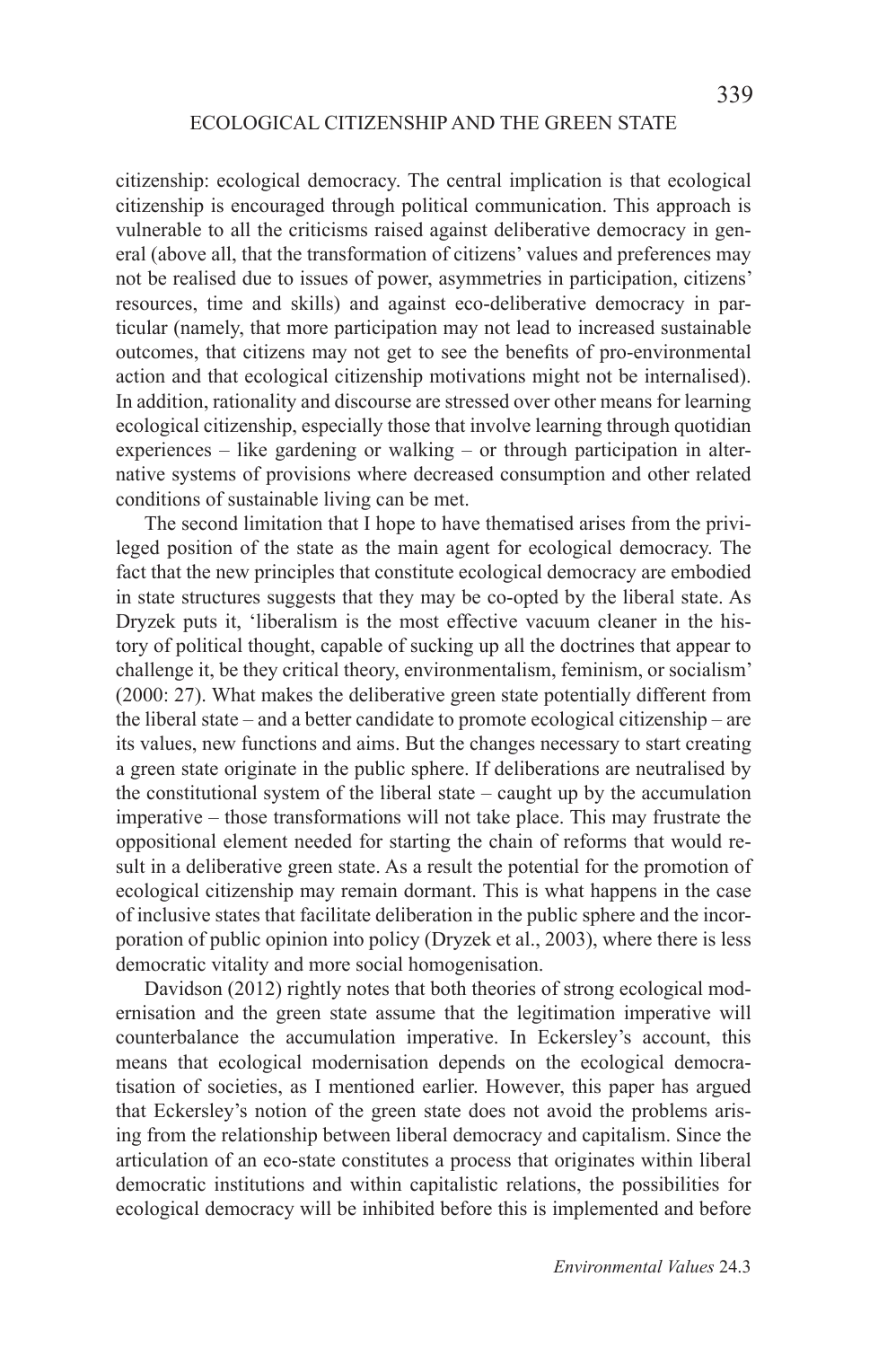the mechanisms for reflexive ecological modernisation are put in place. If the state depends on wealth generated by private capital accumulation, its capacity to pass legislation that does not guarantee the continuity of the process of accumulation is undermined. And, by the same token, its ability to enact an ecological democracy (which would provide the free communicative context where the socio-environmental impact of capitalism and neoliberal creeds can be exposed) is compromised. This does not only render difficult the task of creating a green state guided by ecological values, but constitutes an obstacle to ecological citizenship.

#### ACKNOWLEDGEMENT

This work was supported by the Hankuk University of Foreign Studies Research Fund. I also thank the two reviewers for their suggestions.

#### REFERENCES

- Aasen, M. and A. Vatn. 2013. 'Deliberation on GMOs: A study of how a citizens' jury affects the citizens' attitudes'. *Environmental Values* **22**: 461–468. **[CrossRef](http://dx.doi.org/10.3197/096327113X13690717320702)**
- Baber, W. and R. Barlett. 2005. *Deliberative Environmental Politics: Democracy and Ecological Rationality.* Cambridge, MA: MIT Press.
- Bäckstrand, K., J. Khan, A. Kronsell and E. Lövbrand (eds). 2010. *Environmental Politics and Deliberative Democracy: Examining the Promise of New Modes of Governance*. Cheltenham: Edward Elgar. **[CrossRef](http://dx.doi.org/10.4337/9781849806411)**
- Barry, J. 1999. *Rethinking Green Politics.* London: Sage. **[CrossRef](http://dx.doi.org/10.4135/9781446279311)**
- Barry, J. 2006. 'Resistance is fertile: From environmental to sustainability citizenship'. In A. Dobson and D. Bell (eds), *Environmental Citizenship*, pp. 21–48. Cambridge, MA: MIT Press.
- Barry, J. and R. Eckersley. 2005a. 'An introduction to reinstating the state'. In J. Barry and R. Eckersley (eds), *The State and the Global Ecological Crisis*, pp. ix-xxv. Cambridge, MA: MIT Press.
- Barry, J. and R. Eckersley (eds) 2005b. *The State and the Global Ecological Crisis*. Cambridge, MA: MIT Press.
- Barry, J. and R. Eckersley. 2005c. 'W(h)ither the green state?'. In J. Barry and R. Eckersley (eds), *The State and the Global Ecological Crisis*, pp. 255–272. Cambridge, MA: MIT Press.
- Bell, D. 2005. 'Liberal environmental citizenship'. *Environmental Politics* **14** (2): 179– 194. **[CrossRef](http://dx.doi.org/10.1080/09644010500054863)**
- Bookchin, M. 1980. *Toward an Ecological Society.* Montreal: Black Rose Books.
- Bookchin, M. 1982. *The Ecology of Freedom*. Palo Alto, CA: Cheshire Books.
- Calhoun, C. 1992. 'Introduction: Habermas and the public sphere'. In C. Calhoun (ed.), *Habermas and the Public Sphere*, pp. 1–48. Cambridge, MA: MIT Press.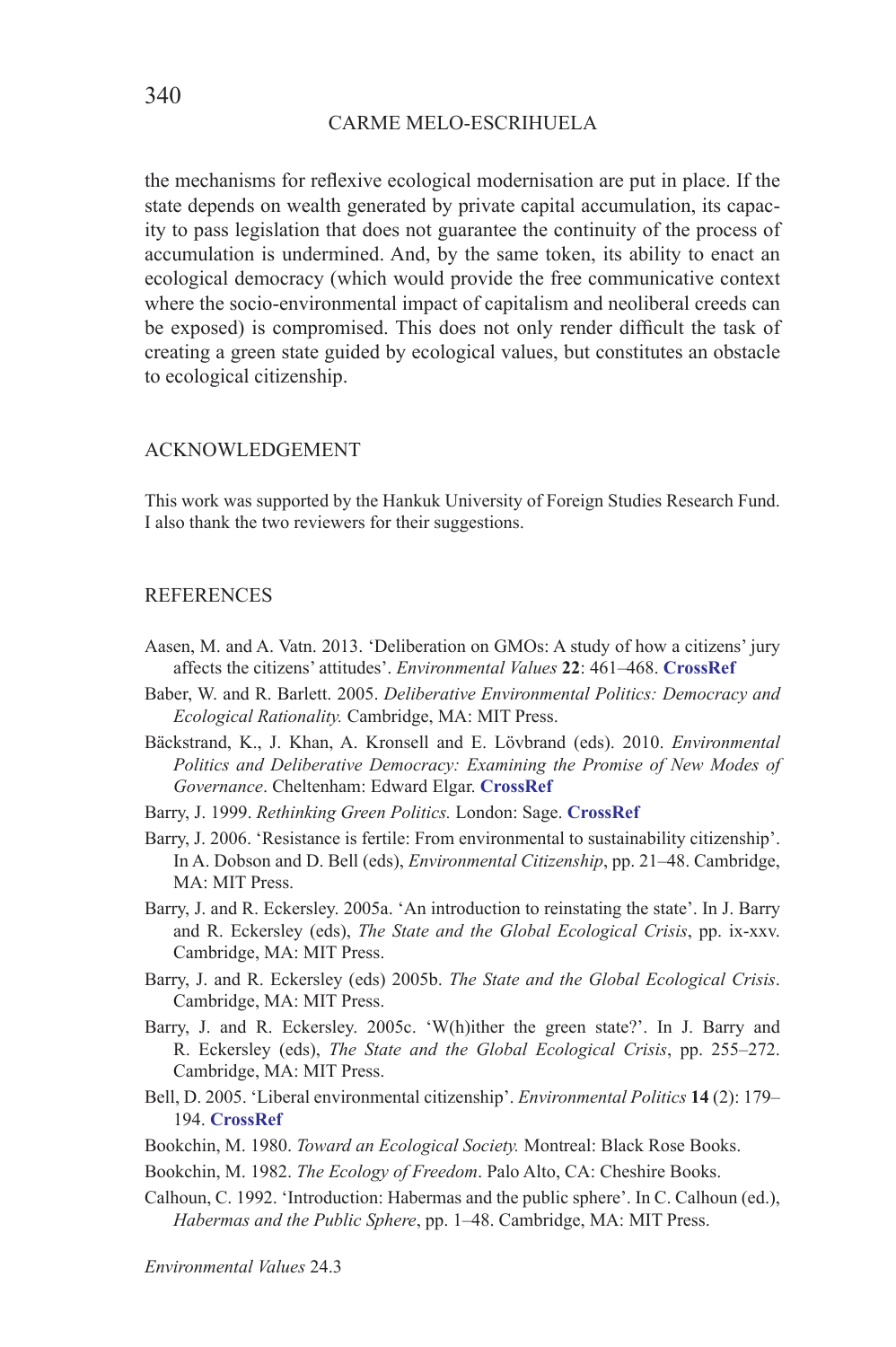Carr, M. 2004. *Bioregionalism and Civil Society.* Vancouver: UBC Press.

- Carter, A. 1999. *A Radical Green Political Theory.* London: Routledge.
- Carter, A. 2010. 'Beyond primacy: Marxism, anarchism and radical green political theory'. *Environmental Politics* **19** (6): 951–972. **CrossRef**
- Christoff, P. 1996. 'Ecological citizens and ecologically guided democracy'. In B. Doherty and M. de Geus (eds), *Democracy and Green Political Thought*, pp. 151– 169. London: Routledge.
- Christoff, P. 2005. 'Out of chaos, a shining star? Towards a typology of green states'. In J. Barry and R. Eckersley (eds), *The State and the Global Ecological Crisis*, pp. 25–52. Cambridge, MA: MIT Press.
- Connelly, J. 2006. 'The virtues of environmental citizenship'. In A. Dobson and D. Bell (eds), *Environmental Citizenship*, pp. 49–74. Cambridge, MA: MIT Press.
- Davidson, S. 2012. 'The insuperable imperative: A critique of the ecologically modernizing state'. *Capitalism, Nature, Socialism* **23** (2): 31–50. **[CrossRef](http://dx.doi.org/10.1080/10455752.2012.674147)**
- Dobson, A. 2003. *Citizenship and the Environment.* Oxford: Oxford University Press. **[CrossRef](http://dx.doi.org/10.1093/0199258449.001.0001)**
- Dobson, A. and A. Valencia Sáiz. 2005. 'Introduction'. *Environmental Politics* **14** (2): 157–162. **[CrossRef](http://dx.doi.org/10.1080/09644010500054822)**
- Drevensek, M. 2005. 'Negotiation as the driving force of environmental citizenship'. *Environmental Politics* **14** (2): 226–238. **[CrossRef](http://dx.doi.org/10.1080/09644010500055126)**
- Dryzek, J. 1994. 'Ecology and discursive democracy: Beyond liberal capitalism and the administrative state'. In R. Goodin (ed.), *The Politics of the Environment.* Aldershot: Edward Elgar.
- Dryzek, J. 2000. *Deliberative Democracy and Beyond.* Oxford: Oxford University Press.
- Dryzek, J., D. Downes, C. Hunold, D. Schlosberg and H. Hans-Kristian. 2003. *Green States and Social Movements*. Oxford: Oxford Universty Press. **[CrossRef](http://dx.doi.org/10.1093/0199249024.001.0001)**
- Eckersley, R. 2004. *The Green State.* Cambridge, MA: MIT Press.
- Eckersley, R. 2005. 'Greening the nation-state: From exclusive to inclusive sovereignty'. In J. Barry and R. Eckersley (eds), *The State and the Global Ecological Crisis*. Cambridge, MA: MIT Press
- Evanoff, R. 2011. *Bioregionalism and Global Ethics.* London: Routledge.
- Farrell, K. 2011a. 'The politics of science: Has Marcuse's new science finally come of age?'. In A. Biro (ed.), *Critical Ecologies*, pp. 73–105. Toronto: University of Toronto Press.
- Farrell, K. 2011b. 'Snow White and the wicked problems of the West: A look at the lines between empirical description and normative prescription'. *Science, Technology & Human Values* **36** (3): 334–361. **[CrossRef](http://dx.doi.org/10.1177/0162243910385796)**
- Fischer, F. 2000. *Citizens, Experts and the Environment.* Durham and London: Duke University Press. **[CrossRef](http://dx.doi.org/10.1215/9780822380283)**
- Fischer, F. 2009. *Democracy and Expertise*. Oxford: Oxford University Press. **[CrossRef]( http://dx.doi.org/10.1093/acprof:oso/9780199282838.001.0001)**
- Fischer, F. 2013. 'Making the environmental state democratic: Is participatory governance the solution?'. Paper presented at the ECPR Joint Sessions, Mainz, Germany, 11–16 March.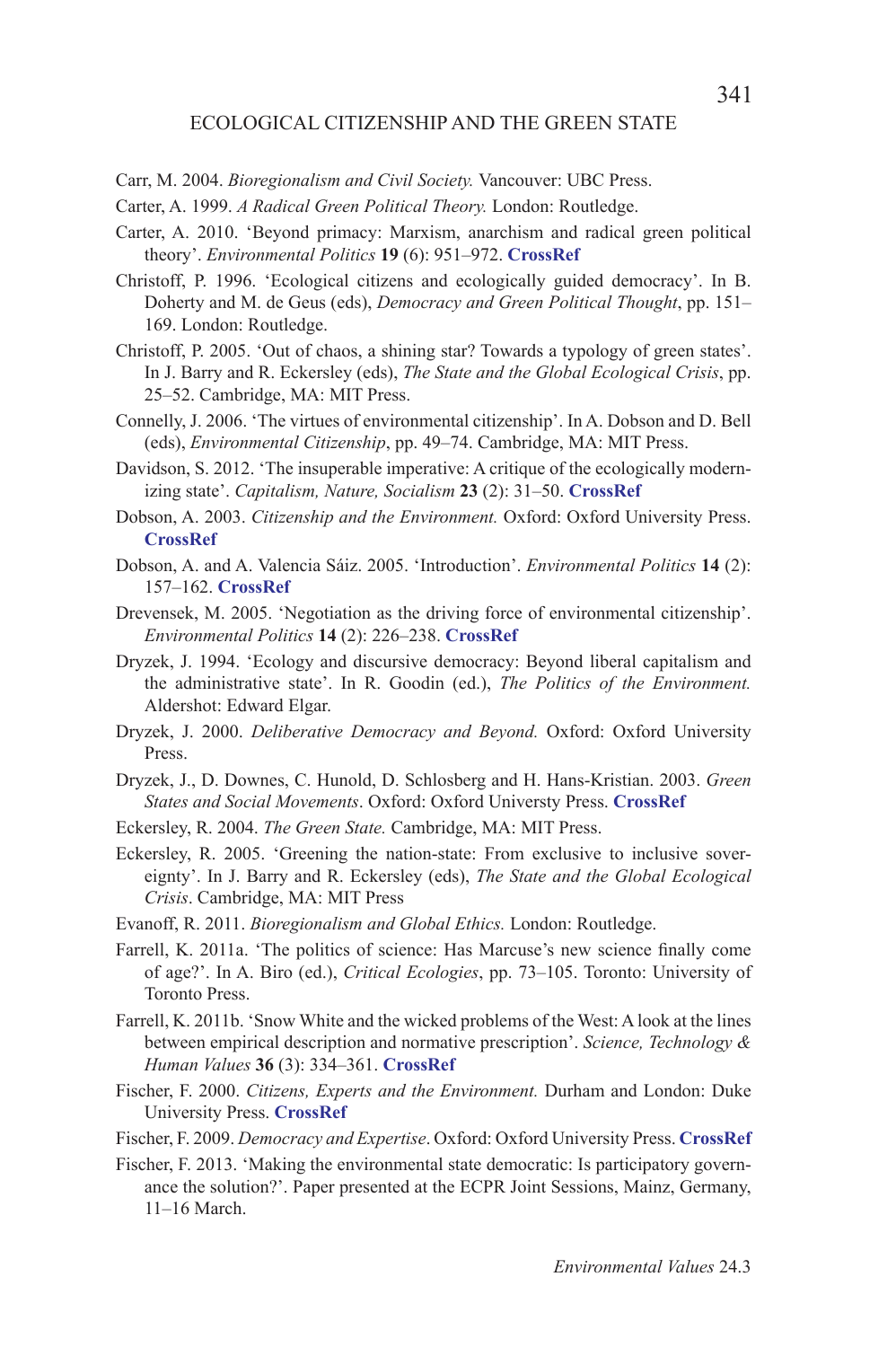- Fishkin, J.S. 2009. *When the People Speak: Deliberative Democracy and Public Consultation.* Oxford: Oxford University Press.
- Fraser, N. 1992. 'Rethinking the public sphere: A contribution to the critique of actually existing democracy'. In C. Calhoun (ed.), *Habermas and the Public Sphere*, pp. 109–142. Cambridge, MA: MIT Press.
- Gastil, J. and Levine, P. 2005. (eds). *The Deliberative Democracy Handbook.* San Francisco: Jossey-Bass*.*
- Habermas, J. 1976. *Legitimation Crisis.* Cambridge: Polity Press.
- Habermas, J. 1989. *The Structural Transformation of the Public Sphere: An Inquiry into a Category of Bourgeois Society.* Cambridge, MA: MIT Press.
- Habermas, J. 1996. *Between Facts and Norms.* Cambridge, MA: MIT Press.
- Hailwood, S. 2004. *How to Be a Green Liberal.* Chesham: Acumen.
- Hailwood, S. 2005. 'Environmental citizenship as reasonable citizenship'. *Environmental Politics* **14** (2): 195–210. **[CrossRef](http://dx.doi.org/10.1080/09644010500054921)**
- Hards, S. 2011. 'Social practice and the evolution of personal environmental values'. *Environmental Values* **20**: 23–42. **[CrossRef](http://dx.doi.org/10.3197/096327111X12922350165996)**
- Horton, D. 2006. 'Demonstrating environmental citizenship? A study of everyday life among green activists'. In A. Dobson and D. Bell (eds), *Environmental Citizenship*, pp. 127–150*.* Cambridge, MA: MIT Press.
- Humphrey, M. 2004. 'Ecology, democracy and autonomy: A problem of wishful thinking'. In M. Wissenburg and Y. Levy (eds), *Liberal Democracy and Environmentalism,* pp. 115–126*.* London: Routledge.
- Hunold, C. and J. Dryzek. 2005. 'Green political strategy and the state: Combining political theory and comparative history'. In J. Barry and R. Eckersley (eds), *The State and the Global Ecological Crisis*, pp. 75–96*.* Cambridge, MA: MIT Press.
- Hurrell, A. 2006. 'The state'. In A. Dobson and R. Eckersley (eds), *Political Theory and the Ecological Challenge.* Cambridge, MA: Cambridge University Press. **[CrossRef](http://dx.doi.org/10.1017/CBO9780511617805.011)**
- Karlsson, R. 2012. 'Individual guilt or collective progressive action? Challenging the strategic potential of environmental citizenship theory'. *Environmental Values* **21**: 459–474. **[CrossRef](http://dx.doi.org/10.3197/096327112X13466893628102)**
- Luque, E. 2005. 'Researching environmental citizenship and its publics'. *Environmental Politics* **14** (2): 211–225. **[CrossRef](http://dx.doi.org/10.1080/09644010500054947)**
- MacGregor, S. 2006a. *Beyond Mothering Earth: Ecological Citizenship and the Politics of Care*. Vancouver: UBC Press.
- MacGregor, S. 2006b. 'No sustainability without justice: A feminist critique of environmental citizenship'. In A. Dobson and D. Bell (eds), *Environmental Citizenship*, pp. 101–126. Cambridge, MA: MIT Press.
- MacGregor, S. and S. Pardoe with A. Dobson and D. Bell. 2005. *Environmental Citizenship: The Goodenough Primer.* Summary report of an ESRC seminar series. Available at [http://www.environmentalcitizenship.net](http://www.environmentalcitizenship.net/)
- MacGregor, S. and B. Szerszynski. 2003. 'Environmental citizenship and the administration of life'. Unpublished working paper. Centre for the Study of Environmental Change, Lancaster University.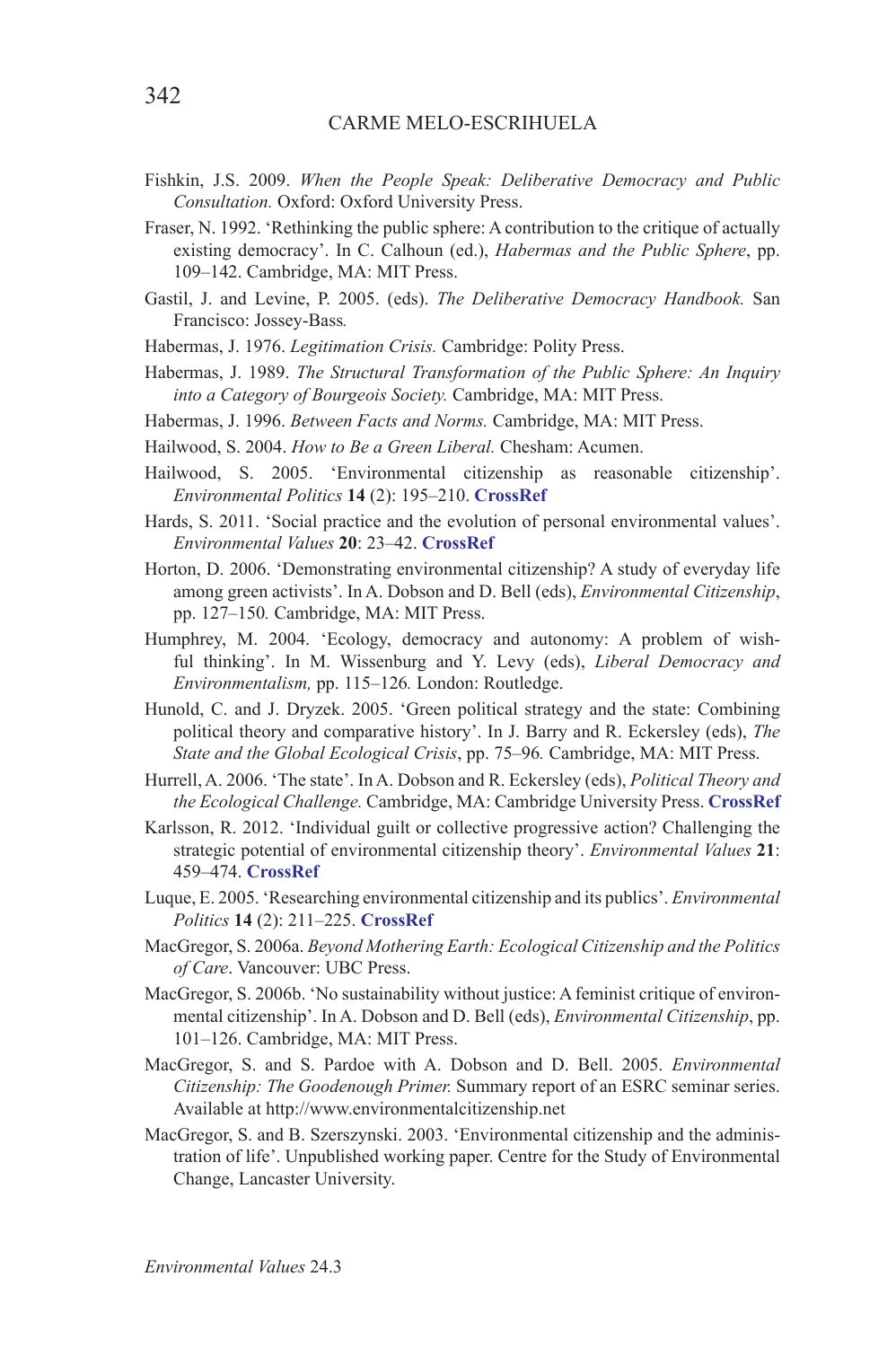- Meadowcroft. J. 2005a. 'Environmental political economy, technological transitions and the state'. *New Political Economy* **10** (4): 479–498.
- Meadowcroft, J. 2005b. 'From welfare state to ecostate?'. In J. Barry and R. Eckersley (eds), *The State and the Global Ecological Crisis*, pp. 3–23. Cambridge, MA: MIT Press. **[CrossRef](http://dx.doi.org/10.1080/13563460500344419)**
- Melo-Escrihuela, C. 2008. 'Promoting ecological citizenship: rights, duties and political agency'. *ACME: An International E-Journal for Critical Geographies, 7 (2): 113*–*134.*
- Offe, C. 1975. 'The theory of the capitalist state and the problems of policy formation'. In L.N. Lindberg, R. Alford, C. Crouch and C. Offe (eds), *Stress and Contradiction in Modern Capitalism,* 125–144. Lexington, MA: DC Heath.
- Offe, C. 1984. *Contradictions of the Welfare State.* London: Hutchinson.
- Opello, W.C. and S.J. Rosow. 2004. *The Nation-State and Global Order.* 2nd edition. London: Lynne Rienner.
- Paterson, M., P. Doran and J. Barry. 2006. 'Green theory'. In C. Hay, M. Lister and D. Marsh (eds), *The State. Theories and Issues*, pp.135–154*.* Basingstoke: Palgrave.
- Phillips, C. 2005. 'Cultivating practices: Saving seed as green citizenship?'. *Environments* **33** (3): 37–49.
- Poulantzas, N. 1973. *Political Power and Social Classes.* London: New Left.
- Poulantzas, N. 1978. *State, Power, Socialism.* London: Verso.
- Reid, H. and B. Taylor. 2000. **'**Embodying ecological citizenship: Rethinking the politics of grassroots globalization in the United States'. *Alternatives* **25**: 439–466.
- Schlosberg, D., S. Shulman and S. Zavetoski. 2006. 'Virtual environmental citizenship: Web-based public participation in rulemaking in the United States'. In A. Dobson and D. Bell (eds), *Environmental Citizenship*, pp. 207–236. Cambridge, MA: MIT Press.
- Seyfang, G. 2005. 'Shopping for sustainability: Can sustainable consumption promote ecological citizenship?'. *Environmental Politics* **14** (2): 290–306. **[CrossRef](http://dx.doi.org/10.1080/09644010500055209)**
- Seyfang, G. 2009. *The New Economics of Sustainable Consumption: Seeds of Change.* Basingstoke: Palgrave.
- Skelcher, C. 2010. 'Fishing in muddy waters: Principals, agents and democratic governance in Europe'. *Journal of Public Administration Research and Theory* **1** (20): i161–i175. **[CrossRef](http://dx.doi.org/10.1093/jopart/mup040)**
- Smith, G. 2003. *Deliberative Democracy and the Environment.* London: Routledge.
- Smith, G. 2005. 'Green citizenship and the social economy'. *Environmental Politics* **14** (2): 273–298. **[CrossRef](http://dx.doi.org/10.1080/09644010500055175)**
- Szerszynski, B. 2006. 'Local landscapes and global belonging: Toward a situated citizenship of the environment'. In A. Dobson and D. Bell (eds), *Environmental Citizenship*, pp. 75–100. Cambridge, MA: MIT Press.
- Thayer, R.L. 2003. *Life Place: Bioregional Thought and Practice.* Berkeley and LA: University of California Press.
- Travaline, K. and Hunold, C. 2010. 'Urban agriculture and ecological citizenship in Philadelphia'. *Local Environment* **15** (6): 581–590. **[CrossRef](http://dx.doi.org/10.1080/13549839.2010.487529)**